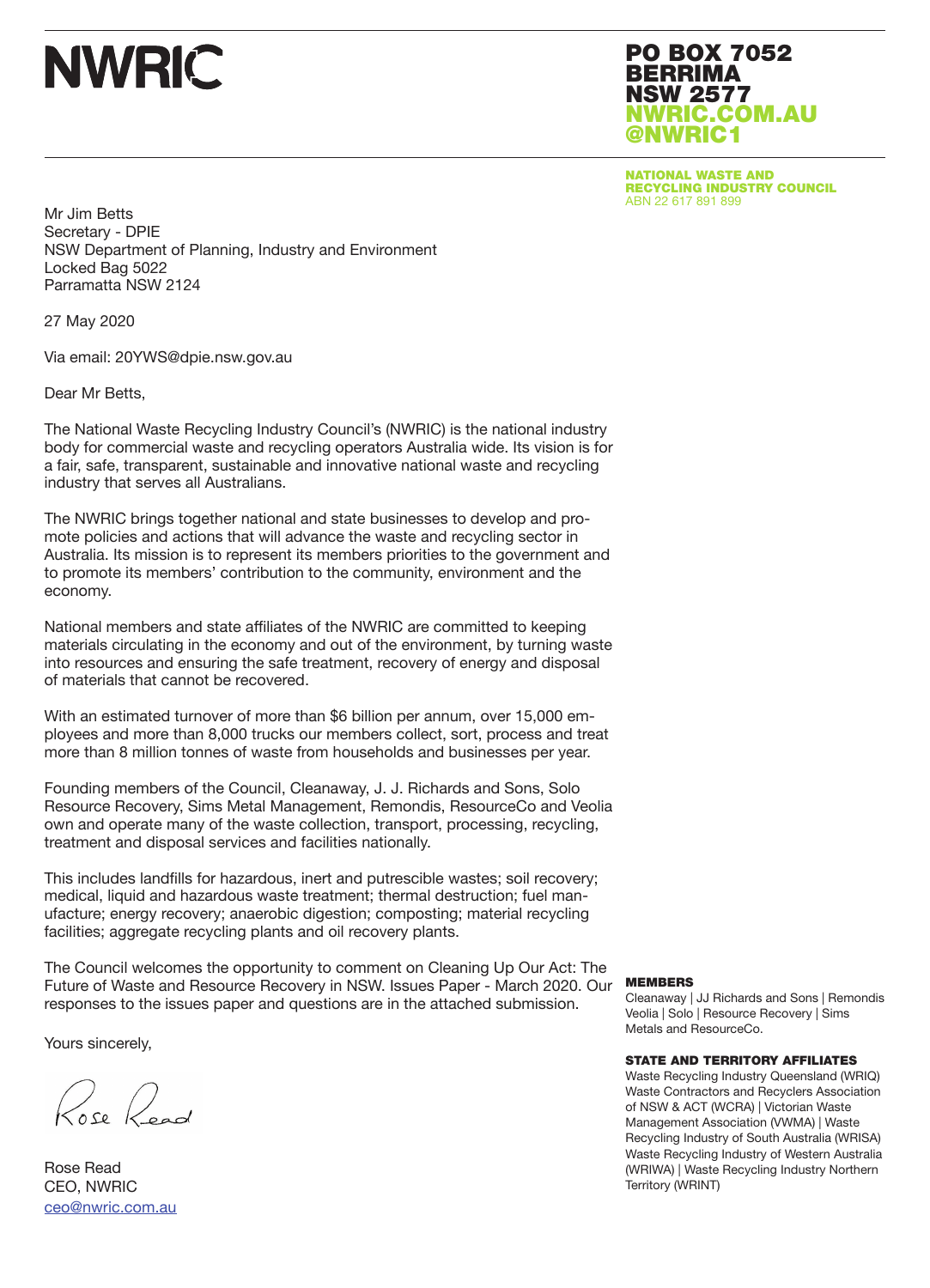

### **Introduction**

To drive a more sustainable, affordable and reliable waste and recycling sector the NWRIC considers action across the following seven priority areas as a priority.

**1. Stronger markets for recovered materials.** Greater development of markets for recovered materials including reuse in products, packaging and construction materials.

**2. Increased adoption of best practice across the sector.** Stronger state and local, government enforcement of regulations and standards to ensure best practice across the sector.

**3. Securing sites for necessary waste and recycling infrastructure.** Better planning regulations and instruments that provide for waste and recovery facilities at local, state and national level e.g. landfills, energy recovery, fuel production, sorting and processing facilities, composting, C&D, scrap metal and MRFs.

**4. Cleaner inputs into recycling systems.** Greater separation of wastes at source to reduce contamination and pollution and to increase resource recovery.

**5. Greater national consistency in state waste policies, landfill levies, collection standards, and planning approval and environmental licensing.** Harmonise landfill levies and landfill management. Consistent resource recovery / end of waste specifications. Consistent collection standards. National and state policies common objectives and outcomes. Consistent planning approval and environment license conditions.

**6. Banning and removing hazardous substances (such as unnecessary plastics, asbestos, PFAS).**  Designing out hazardous, non-recyclable and non-compostable materials and substances from products, packaging and construction materials.

**7. Greater recovery of energy from waste to manage residual waste.** Recovering energy from materials and products that can't be recycled is an important part of best practice waste management

### **Response to Issues Paper Questions**

### **Question 1.1: State-Wide Targets**

*1.1.1 - What targets and metrics would be most effective in driving waste avoidance, reuse and the circular economy?* 

The current targets and metrics used by NSW need to go beyond the existing set and include targets and metrics that better measure progress towards a circular economy. There are many leading approaches internationally to measuring performance in the context of waste and the circular economy. The NWRIC recommends NSW adopt the ten (10) indicators used by the European Union Eurostat program. These are: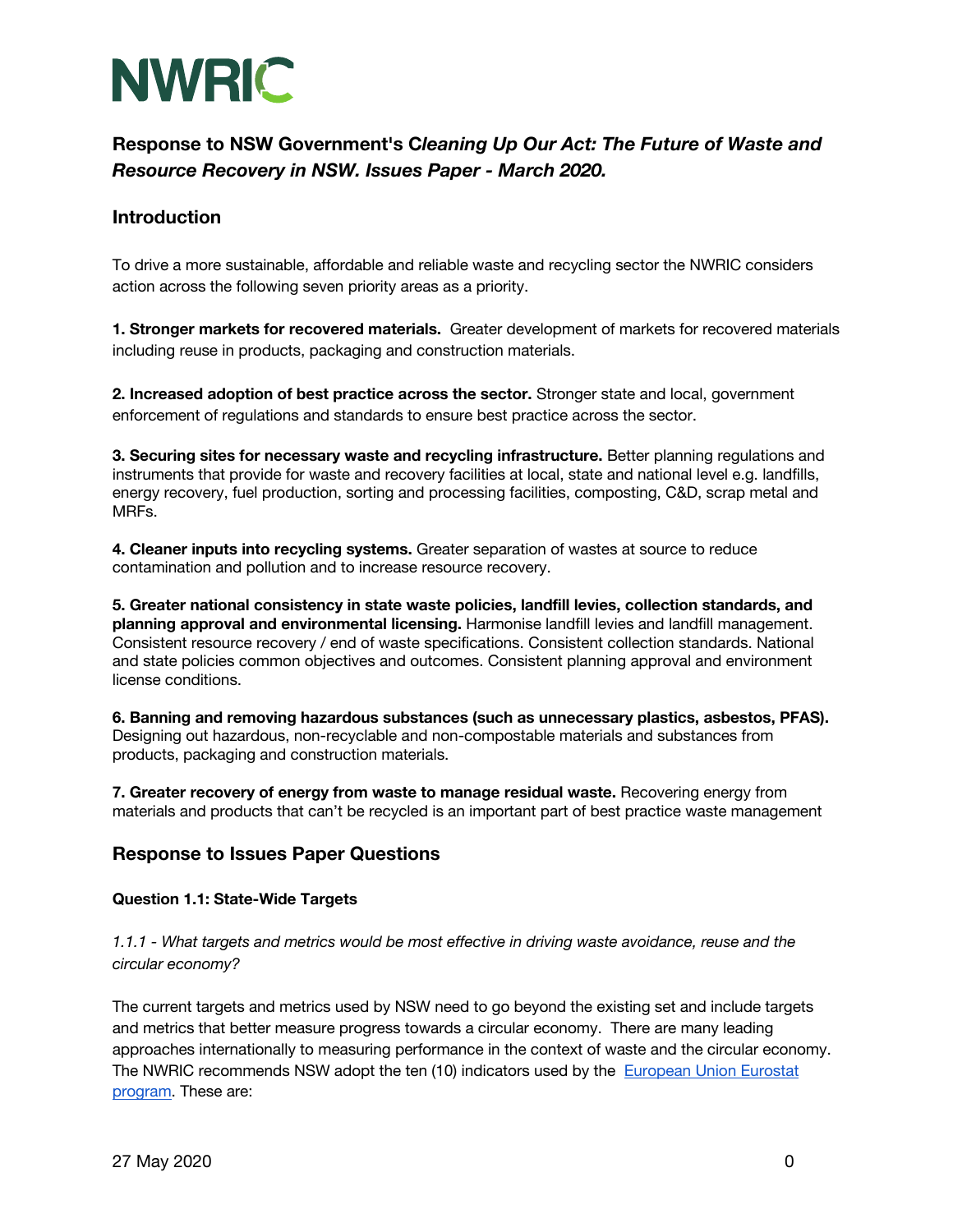

*Production and consumption (NEW - Generate less waste & Create end markets)*

- 1. Self-sufficiency of raw materials for production in the EU,
- 2. Green public procurement (as an indicator for financing aspects),
- 3. Waste generation (as an indicator for consumption aspects),
- 4. Food waste,

*Waste Management (EXISTING IN NSW - Improve collection and sorting, Plan for future infrastructure)*

- 5. Recycling rates (the share of waste which is recycled),
- 6. Specific waste streams (packaging waste, biowaste, e-waste, etc.),

#### *Secondary Raw Materials (NEW - Create end markets)*

- 7. Contribution of recycled materials to raw materials demand,
- 8. Trade of recyclable raw materials with the rest of the world,

*Competitiveness and Innovation (NEW - Create end markets, Plan for future infrastructure, Improve collection and sorting)*

- 9. Private investments, jobs and gross value added,
- 10. Patents related to recycling and secondary raw materials as a proxy for innovation.

#### *1.1.2 - How can these be implemented so they are most effective?*

It is important that the targets and metrics used align with other state jurisdictions and the Commonwealth government's National Waste Report and Waste Accounts currently being developed.

Robust data collection and live reporting to the industry and the community in a timely manner will be key to ensure effective implementation of actions to deliver the objectives of the 20-year waste strategy. This will include aligning data collection with other jurisdictions and to link with existing data collection via the Australian Bureau of Statistics and the Australian Taxation Office.

*1.1.3 - What limitations should be considered?* 

N/A.

*1.1.4 - What additional targets and metrics could be used to drive emissions reductions from the waste system?*

- Energy recovery from waste
- Bioenergy production
- Gas capture and energy production from landfills.
- Reuse and repair of products
- Percentage of recycled content in products, packaging and construction projects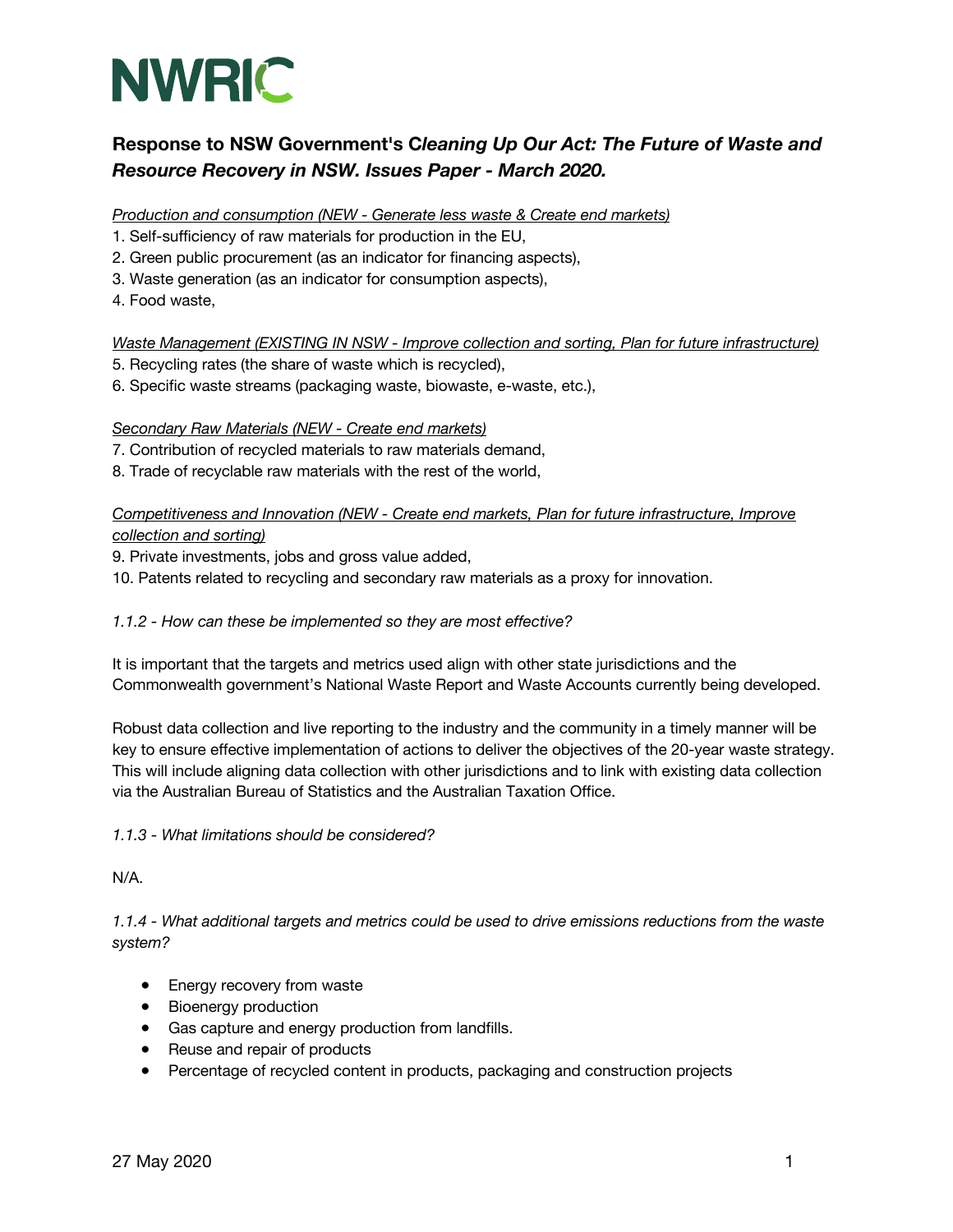

*1.1.5 - What are other opportunities to reduce greenhouse gas emissions from waste, while supporting the economy? Please provide examples and data where possible.* 

To deliver significant reductions in greenhouse gas emissions from waste the most effective way is to increase organic resource recovery. Along with consolidating small regional landfills into larger well managed landfills that have better gas capture and energy recovery systems. This will not only reduce emissions but also increase the state's amount of renewable energy generated through bioenergy.

Energy recovery from residual waste also has significant potential to reduce emissions and substitute the State's reliance on fossil fuels.

Other opportunities for decreasing emissions include, greater use of renewable energy by facilities, increased use of electric vehicles and increased energy efficiency.

From a product use perspective extending the life of products in particular electronic and electrical equipment by one or more years can reduce emissions by 20% to 30%. Similarly, harvesting and reusing parts especially those with high embodied energy such as cameras and screens contributes 17 to 20 times more value to the economy than recycling the materials.

### **Question 1.2: Designing out waste**

### *1.2.1 - How do we better design out waste?*

To prevent waste generation through better product design the government should focus on initiatives that mandate greater use of recovered materials in products and encourage greater product durability and reuse.

For example, the NSW government's CDS could require minimum recycled content levels for all beverage containers placed on the NSW market e.g. PET 70%, HDPE 40% Glass 50%, Paper 50%. An incentive by way of a rebate on the deposit could also be provided for every beverage container kept in circulation.

Another area of priority from a product perspective would be to either ban or incentivise the designing out of non-recyclable, compostable or hazardous materials from products. By doing this you can decrease waste and recycling operational costs and increase the value of recovered materials recovered. Hazardous materials that should be targetted include PFAS, brominated retardants, multilayer plastics, non-compostable plastics, oxo-degradables.

The food sector should also be a priority area to design out / prevent waste. Actions should align with the National Food Waste Strategy and Roadmap including increasing food collection and processing capacity.

*1.2.2 - What priorities should inform product stewardship schemes and extended producer responsibility?*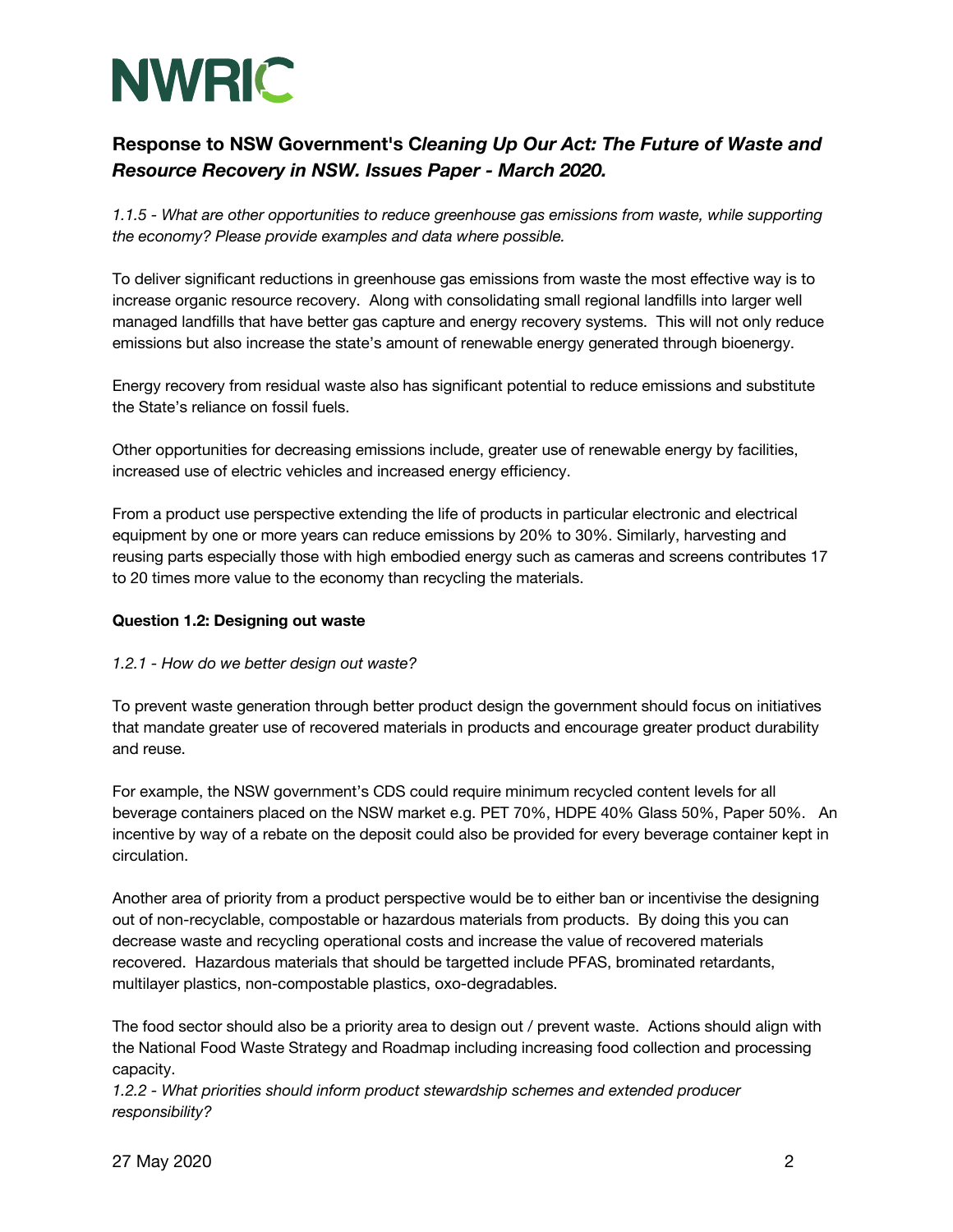

The NWRIC believes the highest priorities for product stewardship are batteries, all electronic products, cars, tyres, wine and non-beverage glass containers. These products add significant costs to the current waste and recycling system due to contamination and increased sorting costs and lack of markets.

All product stewardship / extended producer responsibility initiatives should be regulated to ensure no free riding by those companies placing products onto the market whether they be a manufacturer, an importer, a brand owner or retailer.

These initiatives also need to go beyond simply collective take back programs. They need to encourage producers through regulation to avoid waste by improving product durability and repairability, as well as substituting virgin materials with recovered materials to increase recycled content. This may be better done at product level (e.g. through product safety regulations) rather than as collective industry led schemes regulated under the federal Product Stewardship Act.

While preference would be to implement such EPR initiatives nationally to ensure consistency, the NWRIC considers the NSW Government should regulate these initiatives at a state level through the Waste Avoidance and Resource Recovery Act when the federal government won't, as they have been done for beverage containers. For product stewardship to be effective it must be underpinned by regulation to prevent free riding by manufacturers and brands.

### *1.2.3 - How do we drive uptake of materials and products with lower life-cycle emissions?*

For those creating products or building infrastructure, being incentivised to substitute virgin materials with recovered materials and sourcing materials produced using renewable energy.

The Green Building Star Rating system has been an effective tool in driving more efficient buildings, along with the associated product rating systems including Green Tag, Good Environment Choice and the Infrastructure Sustainability Council of Australia's ISupply network.

A material star rating for products similar to the energy and water star rating would assist consumers in selecting products with more recycled content and less emissions. The greater the recycled content, materials produced using renewable energy and durability of the product the higher the rating. This star rating could be combined with the water and energy rating to become a product stewardship star rating.

Similarly replacing fossil fuels with renewable fuels such as recovered organics to generate electricity and heat can substantially reduce emissions in manufacturing products and services. Therefore, the NWRIC encourages the government to support greater recovery of energy from non-recyclable waste, in particular renewable organics.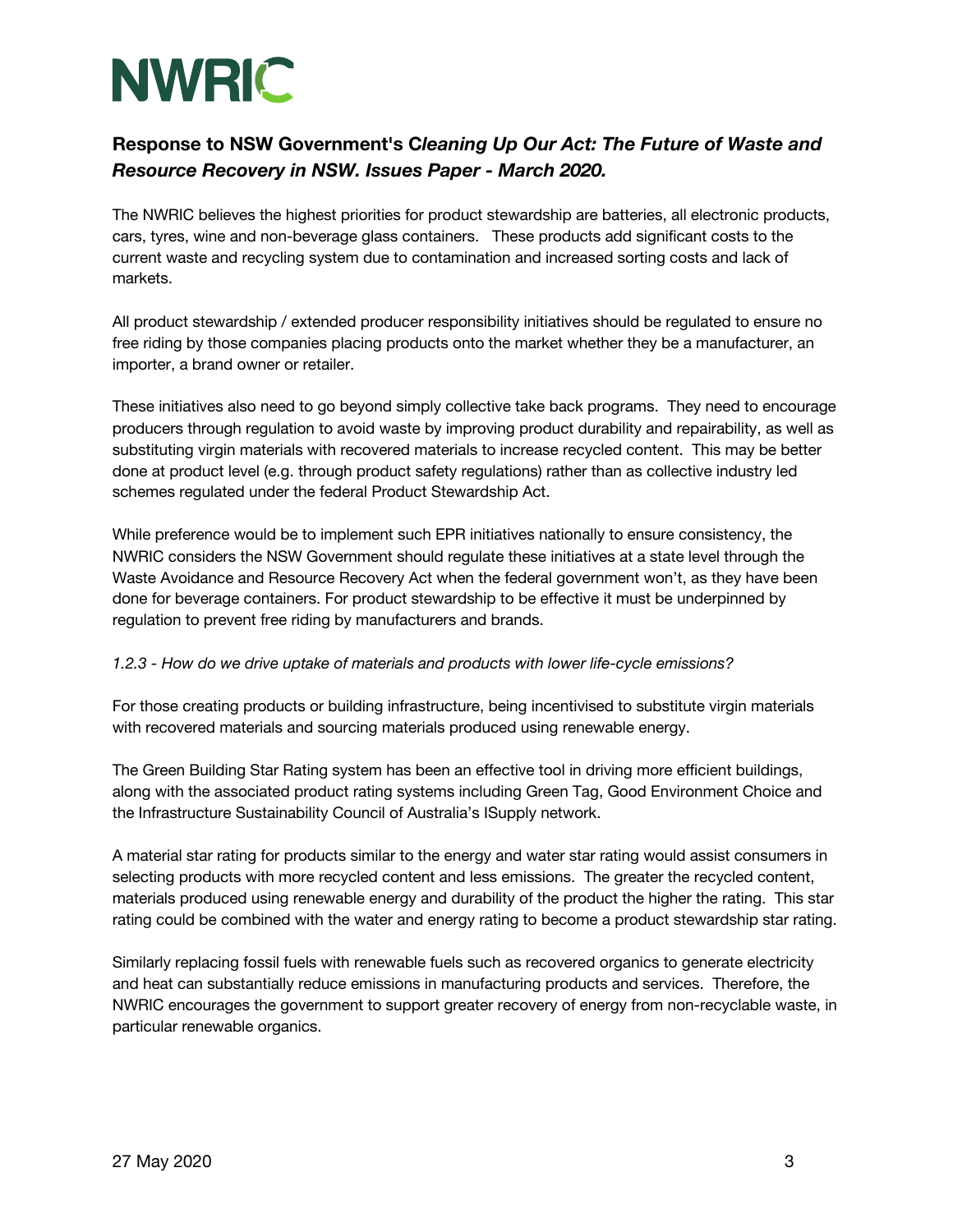

### **Question 1.3: Awareness and behavioural change**

*1.3.1 - What are new and innovative ways to engage consumers to reduce waste generation and increase recycling?*

While education is always key to encouraging consumers to change behaviours, the most effective way to generate step wise consumer behaviour is through financial incentives (e.g. deposits) or penalties (e.g. pay as you throw) that are underpinned by appropriate regulation. The container deposit scheme is a great example of how a financial incentive with the appropriate regulatory backing has changed behaviours. Similarly, banning plastic bags is another good example of step wise consumer behaviour change.

To increase recycling, contamination needs to be reduced. Like Western Australia and Victoria, NSW needs to implement a consistent statewide bin system for domestic and commercial premises, that includes strict guidelines on what can be accepted in each bin. This should be agreed and applied by all local councils, commercial premises and waste and recycling service providers.

Greater source separation is also key to increasing recycling. The focus should be on separating glass from plastic and paper through either expanding the container deposit scheme and or adding a fourth bin. As well as separating organics from general rubbish by rolling out food and organic collection systems statewide.

Without financial incentives or penalties supported by statewide consistency on bin colour and content standards and appropriate education consumer behaviour change will be incremental at best and will not assist the government in achieving its current targets let alone future targets.

### *1.3.2 - How can these be implemented so they are most effective?*

See above. Statewide consistency is key and alignment with other states is essential.

#### *Question 1.4: Targets for government agencies*

#### *1.4.1 - Would mandating waste reduction targets and data reporting requirements be effective?*

State government is a major purchaser so what it procures can go a long way to reducing waste and increasing recycling. Therefore, setting targets for government agencies will help change behaviours and provide greater insight on how and where government agencies can help reduce waste.

Key waste reduction metrics should focus on what is being purchased in terms of life span of products, repairability, reuse, avoiding single use items, products made from recycled content as well as what waste is being produced or recycling achieved. Similarly, governments involved in the construction of infrastructure should be reporting on the volume of recovered materials used in each project with the goal to increase this by a given percentage per annum.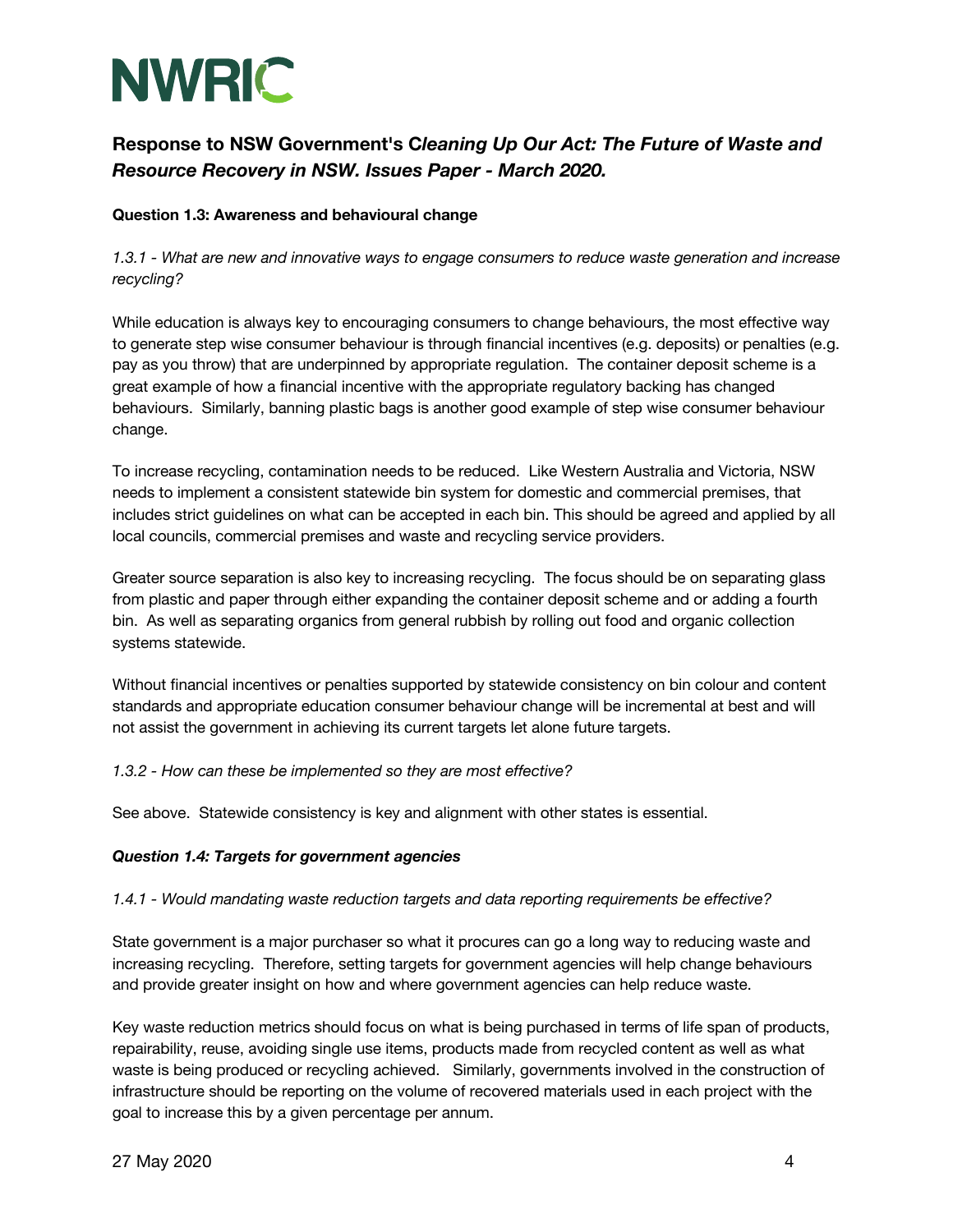

*1.4.2 - What issues or limitations should be considered?* 

No response

### *Question 1.5: Regulatory safeguards*

*1.5.1 - What are the key opportunities for improving current waste regulations and regulatory processes in NSW?* 

The NWRIC considers there are three priority areas of regulatory reform.

Revise resource recovery order and exemption process. The ability for these orders and exemptions to be revoked without genuine industry consultation disincentives investment due to the lack of certainty.

The NWRIC considers a more market-based approach to determining end-of-waste needs to be developed and should be done in collaboration with all states and territories and industry and be consistent with the COAG Waste Export Ban. The NWRIC considers a national approach is more appropriate to improve the overall quality of material being recovered, developing markets, its reuse and keeping materials in the economy.

This approach should be based on nationally agreed recovered material specifications between government and industry (both waste and recycling and manufacturers/construction sectors) that align with the COAG Waste Export Ban.

#### Alignment of planning and environmental approval and licensing conditions.

The current pathway for planning and approval and environmental licensing is very convoluted, slow and often at odds with each other.

#### Review of license threshold levels for recyclers.

The NWRIC is concerned that there are many waste and recyclers operating outside the licensing system which leaves the door open for businesses to not operate responsibly. This not only puts the environment, the community and employees at risk, but also reduces recycling rates and results in the export of unprocessed waste such as baled cars, baled white goods, ewaste and mechanical lubricant oils.

### **Question 2.1: Recovering food and garden organics**

*2.1.1 - What are the key opportunities and challenges associated with mandating food and garden organics source separation?* 

The opportunities are the production of high-quality soil conditioners and compost, reducing emissions, regenerating soil health and extending the life of landfills.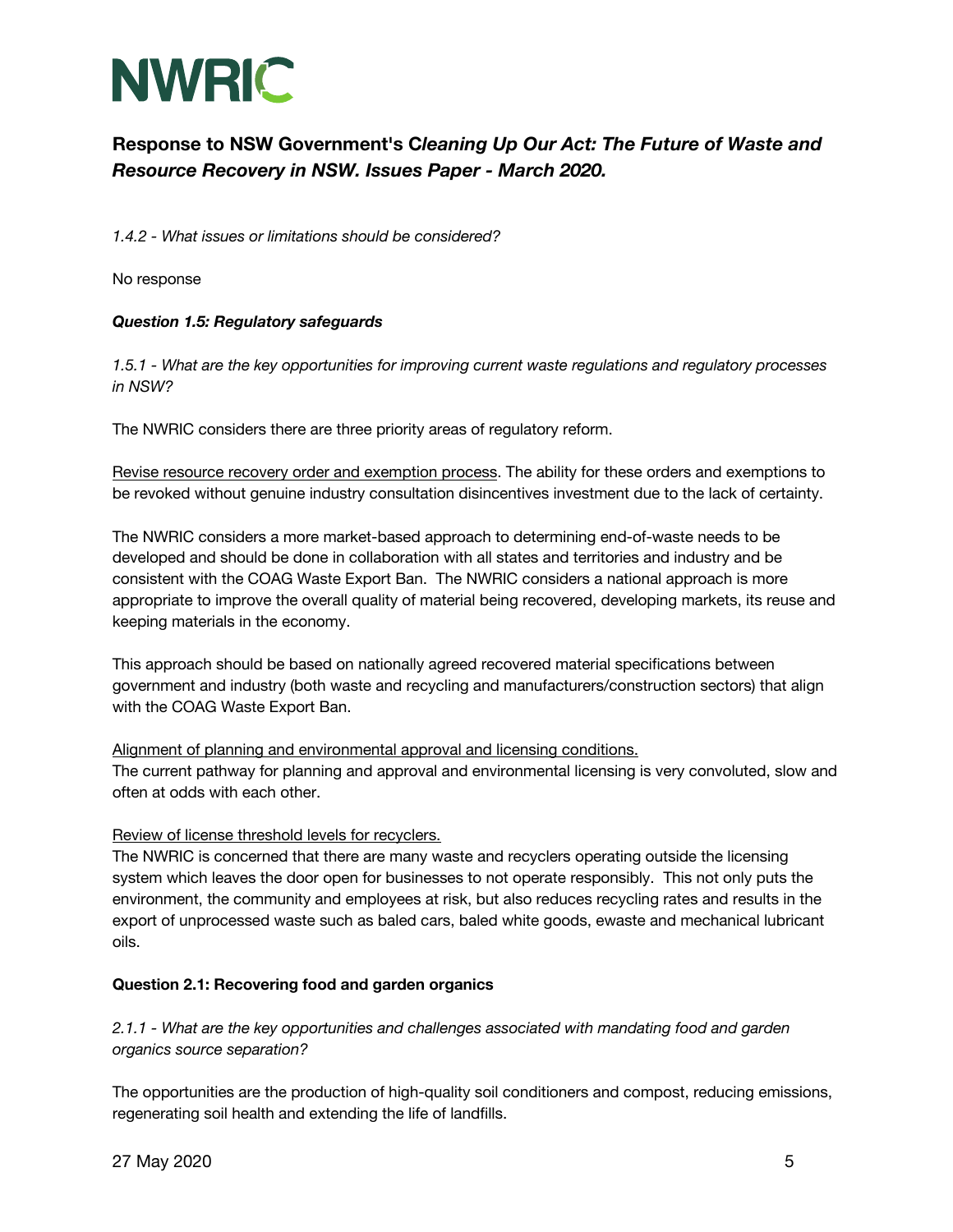

The challenges are contamination, siting of organics recovery facilities and markets for recycled compost.

The NWRIC supports mandating food and garden organic source separation for households and businesses and strongly advocates for a nationally consistent approach on what is accepted in the GREEN Bin. Supporting public awareness campaigns, education on compostable standards and banning oxo-degradable plastics as key steps to preventing contamination.

### *2.1.2 - What other options could be considered for recovery of food and garden waste?*

Where organics are too contaminated for land application they should be used as a source for generation of electricity heat and liquid fuels. Therefore, planning for sufficient energy recovery capacity in NSW to convert these materials is essential.

*2.1.3 - What are the key opportunities and challenges with reducing emissions from food and garden waste to achieve net zero emissions from organics by 2030?* 

With sufficient composting and energy recovery capacity, it could be possible to divert most organics from landfill. However, the biggest challenges are markets for recovered compost, contamination in compost, and tenure sites for composting facilities. To develop markets, the government should facilitate greater collaboration across the supply chain including agriculture, horticulture, nursery and landscaping sector.

### **Question 2.2: Standardise collection systems for households and businesses**

*2.2.1 - How could collection systems (including bins and drop-off facilities) be designed to improve the separation of materials for recycling in your area and/or business?* 

The NWRIC recommends the following actions to improve source separation

- Expanding the CDS to include other glass bottles including wine and spirit bottles.
- Establish a fourth kerbside bin / drop off option for glass consistent with the approach taken by Victoria, leaving the yellow bin just for plastics, paper and metals.
- Agreement of Statewide bin system applied consistently by all local governments and industry for both household and business services. As being applied by SA, WA and Victoria including agreed guidelines adopted by all local councils and waste and service providers on what is accepted in each bin, no variations
- Consistent Statewide education and messaging adopted by all local councils
- Readily accessible retail drop-off points for problematic products and materials including batteries and e-waste.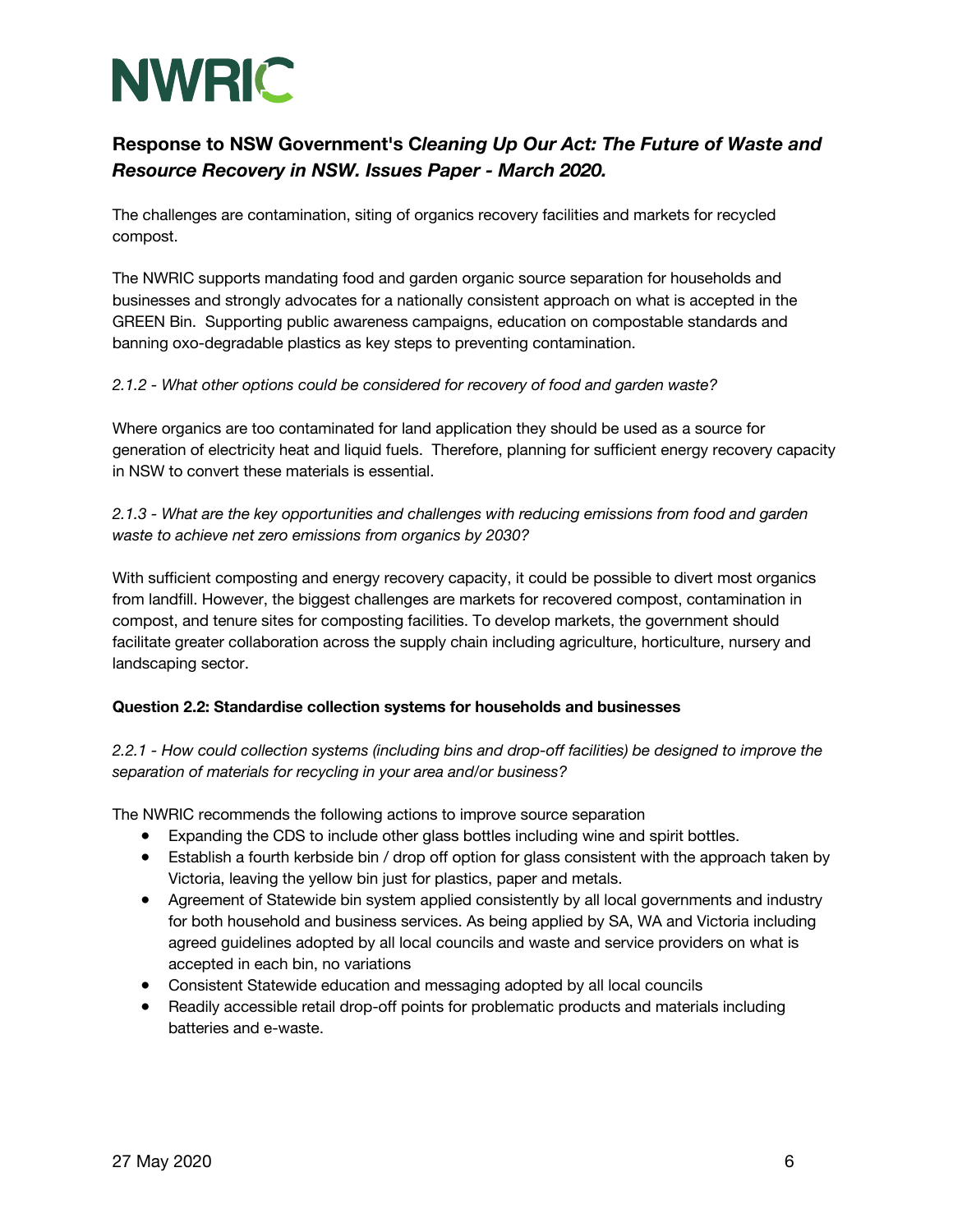

*2.2.2 - Should some sources of waste, e.g. multi-unit dwellings and small business, be considered separately? If so, why?* 

Yes, novel systems are needed for source separation in MUDs. However, the agreed bin colour coded system and what is accepted in these bins should be applied consistently. MUDs should also have access to shared neighbourhood drop off points for certain materials where on site bin space and vehicle access is limited, e.g. see European pod examples.

### *2.2.3 - What would work best for multi-unit dwellings and small business and why?*

Development applications should include a provision which makes the creation of space for appropriate bins mandatory. Truck access to multi-unit dwellings and shared neighbourhood drop off points must be maintained.

Large residential developments, including public housing, could include shared neighbourhood drop off points for all material types as well as batteries, e-waste and CDS machines. They should also look to host small scale composting technologies, such as dehydrators.

#### **Question 2.3: Network-based waste drop-off centres**

#### *2.3.1 - How do we further optimise NSW's network of waste drop-off centres and collection points?*

Household chemicals, batteries and ewaste remain a key contaminant in kerbside collections. Additional collection points can be funded from waste levy proceeds. CDS access could be improved, especially in regional areas.

#### **Question 2.4: Waste benchmarks for the commercial sector**

*2.4.1 - How can National Australian Built Environment Rating System (NABERS) Waste ratings be used as an effective tool to drive better waste management practices in the commercial sector?* 

The NABERS waste tool encourages better source separation for recycling onsite. This is a useful standard for the waste recycling industry. Minimum NABERS standards should be introduced for new buildings.

The GECA waste collection service standard also provides a mechanism to ensure best practices for waste collection providers.

*2.4.2 - What opportunities and challenges do you anticipate if the NSW Government were to introduce minimum NABERS Waste requirements for the buildings it leases and* owns?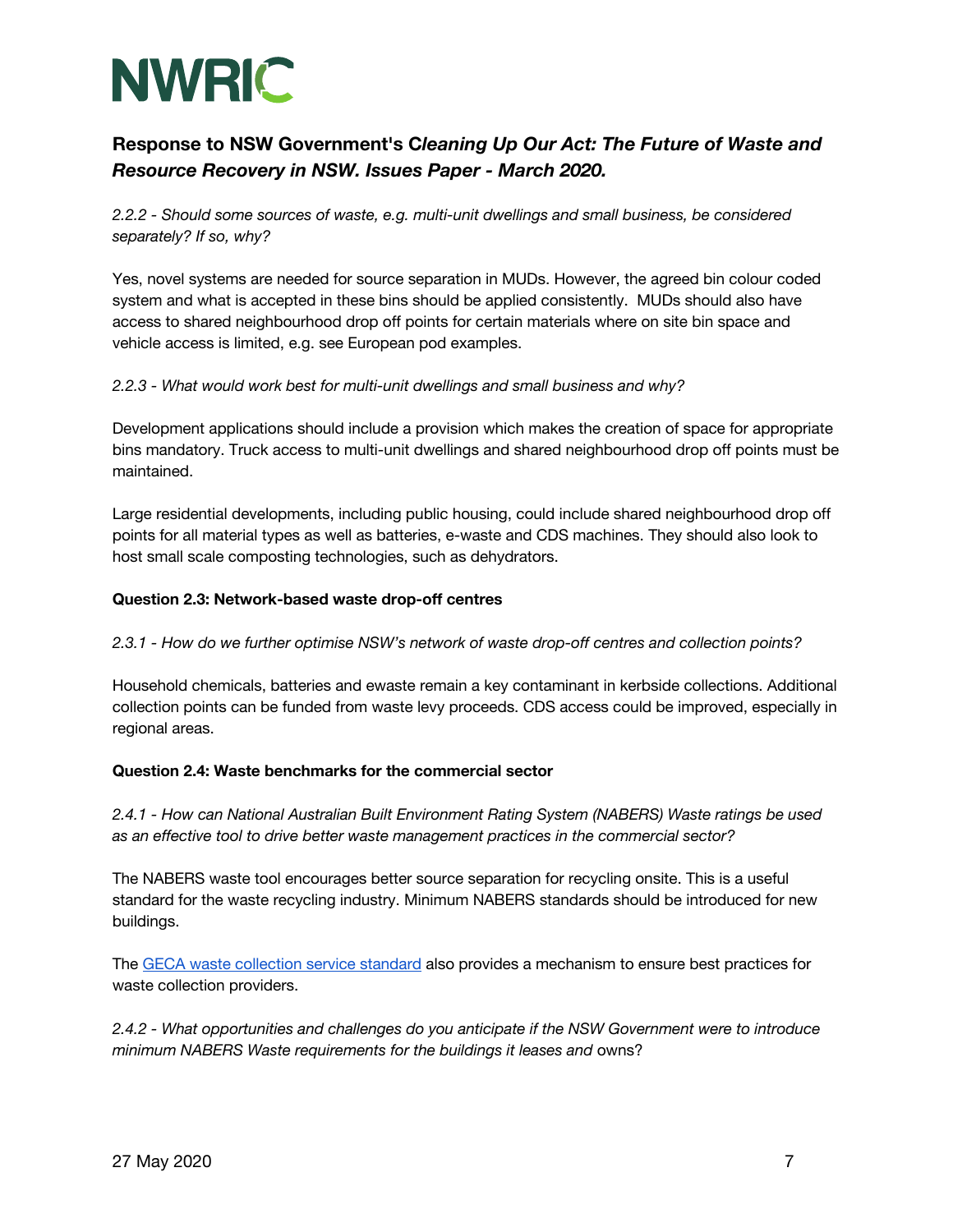

The NWRIC supports this initiative. Minimum NABERS waste requirements form part of a broader program to enhance and standardise source separation. This is an opportunity to improve the quality and quantity of recovered materials from commercial premises.

However, challenges will include increased costs and space inside premises to store additional bins. Further education will be required to ensure new recycling services are not contaminated.

### *2.4.3 - Are there opportunities to roll out similar requirements to other sectors?*

Yes, there should be a requirement for standardisation of bin colour and material acceptance across all local councils. That is, all 128 NSW local councils should move towards a standardised bin collection system over time. This includes bin lid colours and local council collection contracts that include State agreed bin material acceptance criteria.

### **Question 2.5: Innovation and 'waste-tech'**

*2.5.1 - What are the key barriers to innovation in the waste and resource recovery sector?* 

Key barriers to innovation in the sector include:

- **1. The lack of markets for recovered materials.** There are many existing products, infrastructure projects and agricultural practices that could replace virgin materials with recovered materials. By prioritising the use of recycled content in products, construction and agriculture you can grow demand and increase value. This will stimulate innovation and new waste technologies. If there is no financial reward or incentive, then change will be incremental at best.
- **2. Substandard and illegal practices by recyclers operating outside the licensing system.** Licensing threshold levels for recyclers should be reduced to prevent this occurring. While poor and irresponsible waste and recycling practices are continued to be allowed to occur, investment in new technology and innovation will be stymied.
- **3. Lack of tenure certainty for existing sites, sourcing suitable new sites and overly complicated planning approval and licensing processes.** This reduces the ability for the industry to be agile and responsive to new opportunities and implementing new waste and recycling technologies.
- **4. Lack of commitment by local councils and state government to reduce contamination of kerbside collections.** This increases operation and separation costs, diverting possible investment in innovative and new technologies, especially where market opportunities are limited, and best practices are being undercut by illegal operations.
- **5. Lack of investment of state waste levy in research and development and trials to pilot new waste technology**. The NSW government invests less than 20% of the \$770 million waste levy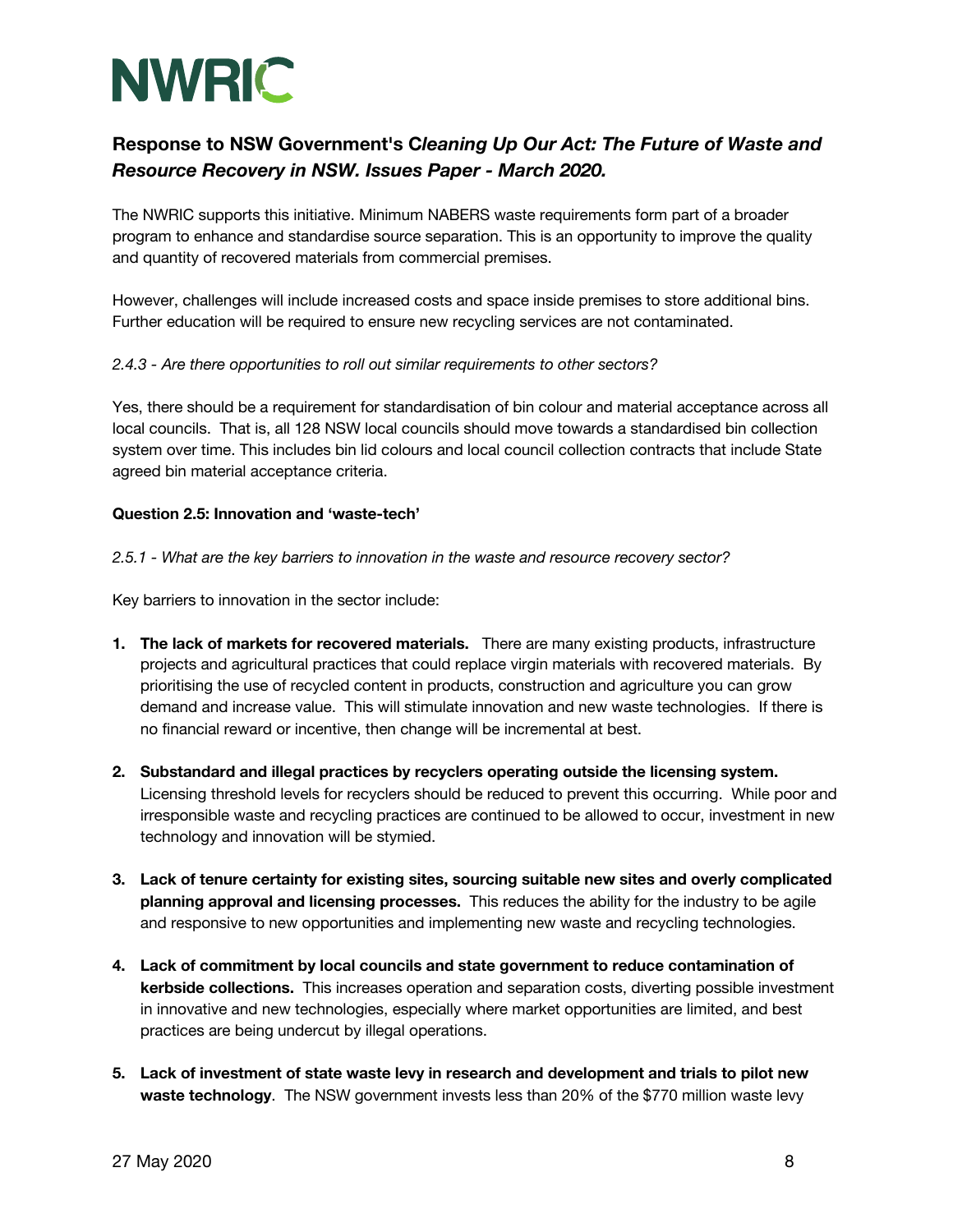

collected annually in waste avoidance and resource recovery activities with the majority of these funds returned to general revenue for investment in non-related activities, contrary to the objects of the levy.

- **6. Leaving the responsibility for hazardous materials with the waste and recycling service providers and not the generator.**
- **7. Lack of commitment to energy recovery from waste by the state government.** The current policy lacks clarity on whether the development of energy recovery facilities is a preferred solution that the government supports.

*2.5.2 - How can the NSW Government help to foster innovation and partnerships in waste management?* 

It is important that

- the NSW Government proactively encourages the use of recovered materials in their infrastructure projects to create market demand and regulate recycled content packaging targets
- the DPIE and the EPA identify and incorporate into state and regional environmental plans appropriate sites for future waste infrastructure, as is done for transport, energy and other utilities
- Invest a greater proportion of the state waste levy into research and development and piloting new technologies
- Provide greater clarity on how energy recovery can help manage the state's waste that is not recyclable
- Require retailers to provide free take back for batteries and electronic and electrical products

### **Question 2.6: Joint local council procurement**

#### *2.6.1 - How can local councils best be encouraged or supported to collectively procure waste services?*

The NWRIC supports combined procurement of waste services where the tendering process is fair, transparent and maximises competition. The current Whole of Government Waste Services EOI process being led by Healthshare, is a poor example where the services put out for EOI have been incomplete and the regional and smaller operators have been pushed out of the opportunity to submit pricing. Quite contrary to the State's NSW Government's Small and Medium Enterprise and Regional Procurement Policy.

Tenders should also consider broader criteria than lowest price, including quality of service and environmental performance.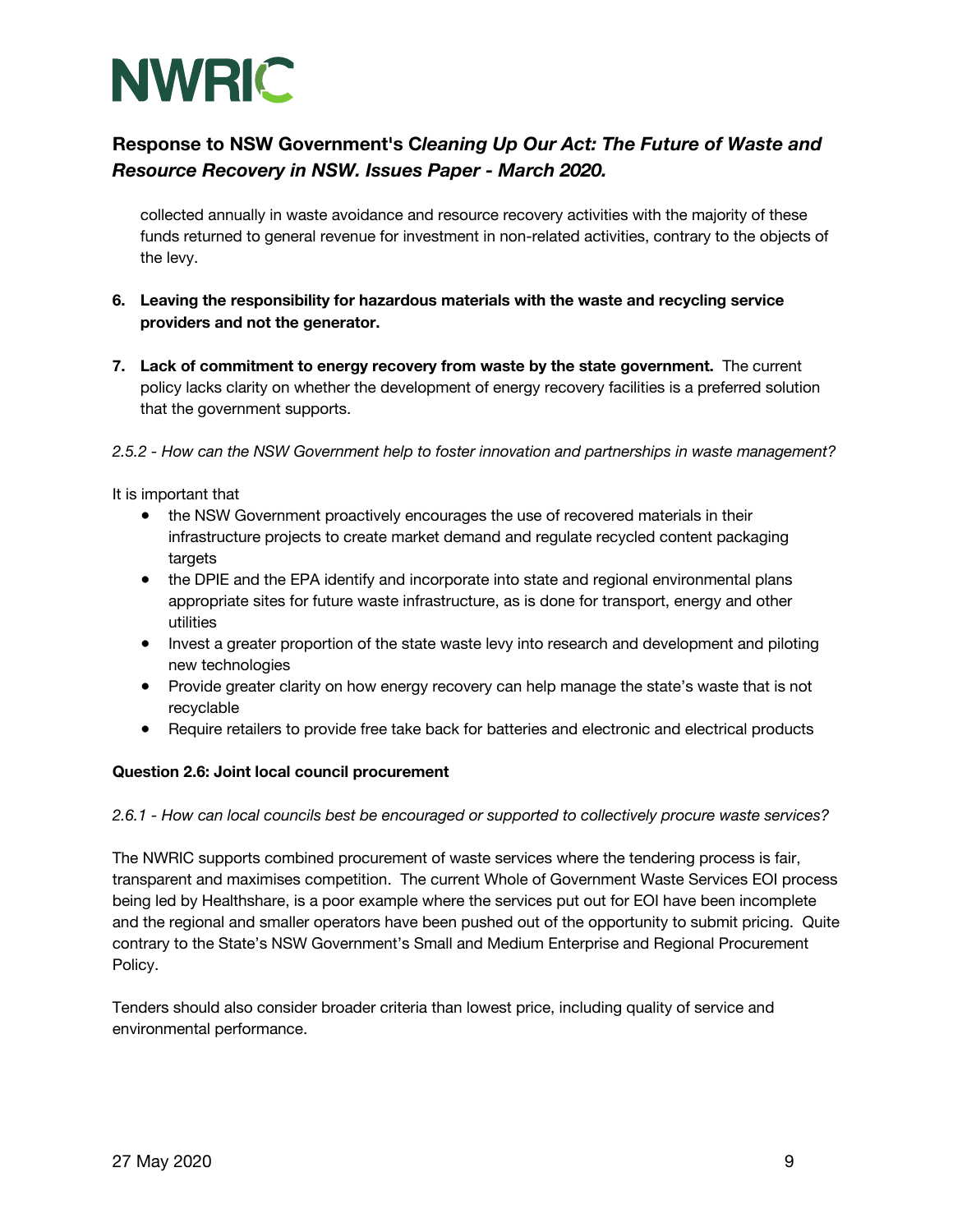

*2.6.2 - What are the key issues that should be considered?* 

One of the key issues with a joint procurement approach is in the past some councils have pulled out during the process and therefore reduced the volume and services up for tender. This is commercially unfair.

The NWRIC would be supportive of public private partnerships where a collective of councils' partners with a waste and recycling operator (through an open tender process) to build and operate a facility such as a material recycling facility, glass or plastic processing plant or composting facility.

### **Question 2.7: Combining commercial and industry waste collection services**

*2.7.1 - What are your views on the opportunities and challenges of combining commercial and industrial waste streams?*

The NWRIC does not support the combining of commercial and industry waste collection services with household services. This will disadvantage commercial land industrial businesses in accessing competitive and fit for purpose waste and recycling services.

The NWRIC believes this, 'one size fits all' approach to waste collection stymies innovation in the marketplace. Further, many businesses have unique waste collection needs. A competitive market allows companies to tailor their services to the needs of individual businesses.

Local Governments should not attempt to mandate or aggregate commercial waste collection services in a manner which reduces market choice or competition.

*2.7.2 - What are your views on the potential solutions of creating commercial waste zones, or combining municipal solid waste and commercial and industrial waste collections?* 

The NWRIC does not support the combining of commercial and industry waste collection services with household services. This will disadvantage commercial land industrial businesses in accessing competitive and fit for purpose waste and recycling services.

The NWRIC believes this, 'one size fits all' approach to waste collection stymies innovation in the marketplace. Further, many businesses have unique waste collection needs. A competitive market allows companies to tailor their services to the needs of individual businesses.

Local Governments should not attempt to mandate or aggregate commercial waste collection services in a manner which reduces market choice or competition.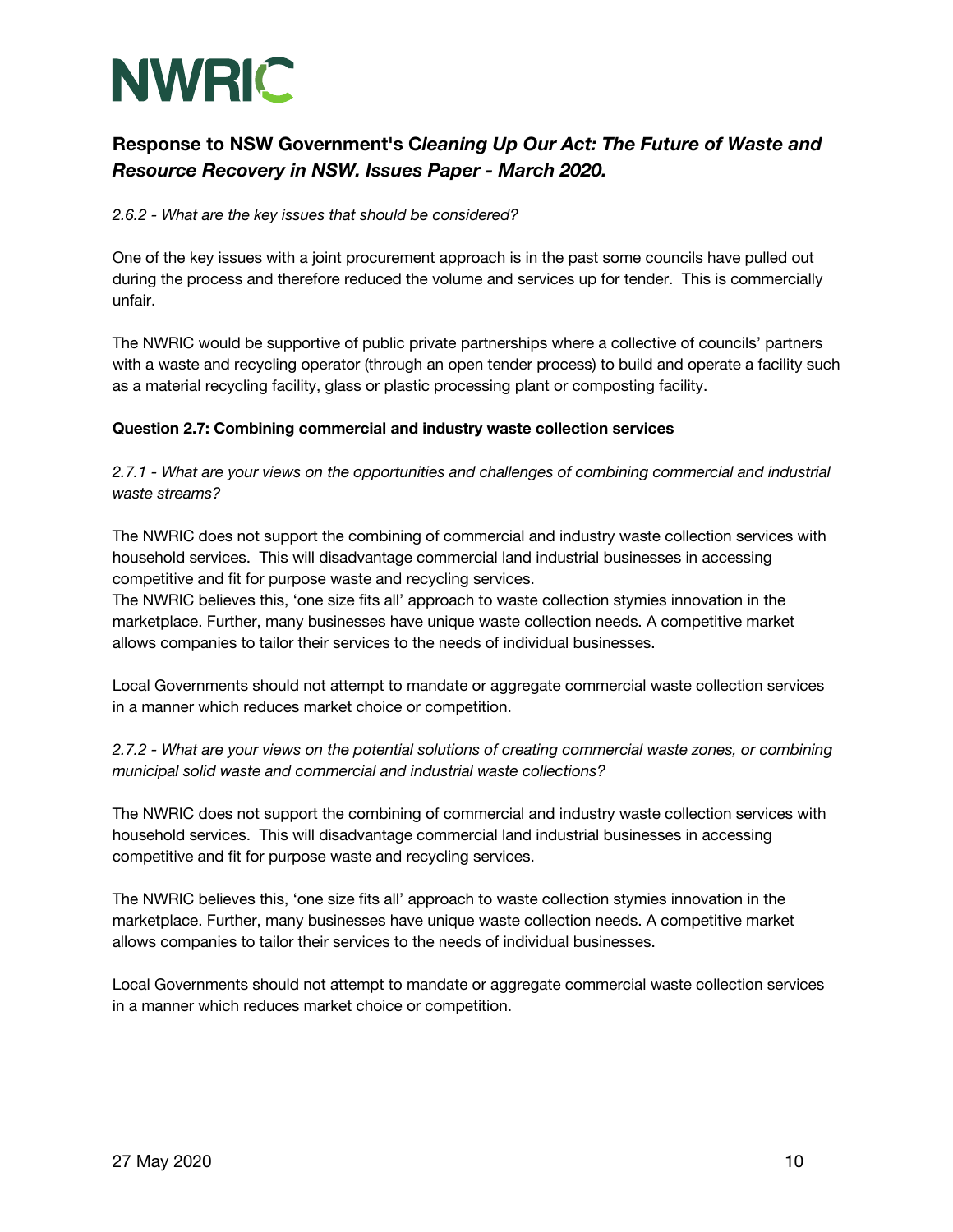

#### **Question 2.8: Economic incentives and waste levy**

*2.8.1 - What are your views on the right settings for these waste levy parameters?* 

The *NWRIC White Paper - Review of State Levies in Australia 2019* found that while waste levies have resulted in new resource recovery businesses and increased resource recovery, especially in the construction and demolition market. It has also driven potentially recyclable materials out of NSW into landfills in Queensland due to significant price differences and failure to implement the proximity principle of the levy.

The report also found that NSW has the highest levies and raises the most levy annually across Australia (over \$770m / year). But only reinvests less than 20% of these funds back into waste and recycling activities. In comparison Victoria, South Australia and Queensland invest over 70% of their state levies annually (see table below).

### **Summary of 2019-20 waste levy rates for all types of waste (i.e. MSW, liquid hazardous) estimated revenue and expenditure**

| <b>State</b>              | Levy<br>Rates*<br>(S / t) | <b>Estimated</b><br><b>Levies</b><br>(\$m) | <b>Estimated</b><br>spending<br>(\$m) | <b>Revenue</b><br>per capita** | <b>Hypothecated</b><br>to waste &<br>recycling<br>activities[1] |
|---------------------------|---------------------------|--------------------------------------------|---------------------------------------|--------------------------------|-----------------------------------------------------------------|
| NSW <sup>[2]</sup>        | \$0 to \$143              | \$771                                      | \$154.3                               | \$100                          | 19.9%                                                           |
| Queensland <sup>[3]</sup> | \$0 to \$155              | \$443                                      | \$343                                 | \$88                           | 77%[4]                                                          |
| Victoria                  | \$31 to \$250             | \$239                                      | \$170                                 | \$34                           | 72.4%                                                           |
| South Australia           | \$55 to \$110             | \$70                                       | \$50.8                                | \$36                           | 72.5%                                                           |
| Western Australia         | \$0 to \$70               | \$88                                       | \$22                                  | \$35                           | 25%[7]                                                          |
| <b>TOTAL</b>              |                           | \$1,541                                    | ~5569                                 | \$58                           | 36.9%                                                           |

[1] Includes State EPA/agency funding.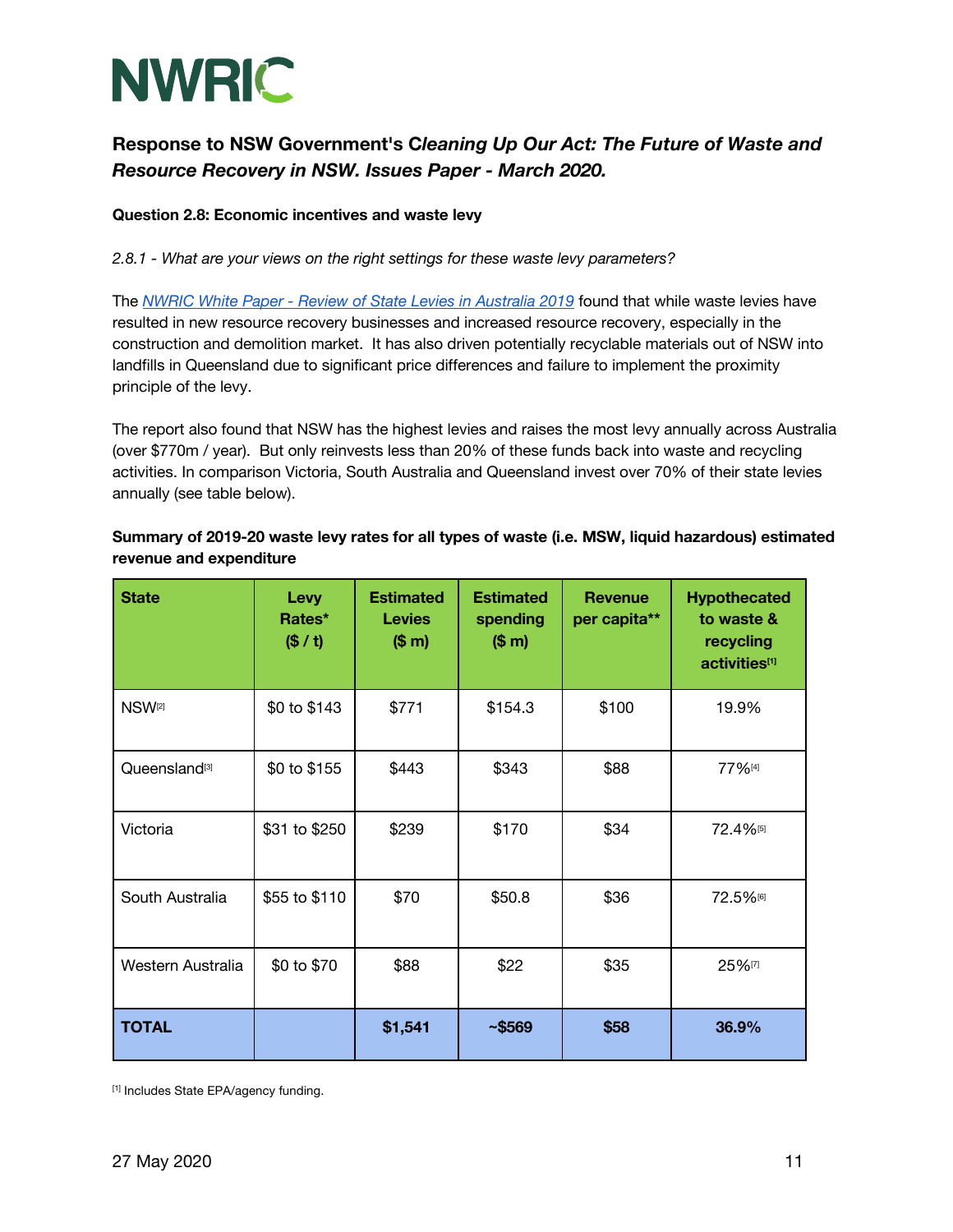

[2] The levy is used to fund the *Waste Less Recycle More* program, that started in 2014 and runs to 2021 an estimated \$802 million over 9 years.

[3] Introduced 1July 2019.

[4] 10% of the levies raised are returned to industry, and 105% of the levies raised by Local Government are returned. The mass of waste levied by local government is unknown by this whitepaper.

[5] While a large percentage of the Victorian levy is returned to the Sustainability Fund, much of this money remains unspent.

<sup>[6]</sup> The South Australian Waste Levy funds the EPA and GISA, but none is directly available to industry or Local Government. [7] Based on 15/16 figures from the Waste Authority.

#### Specifically, the NWRIC recommends that NSW:

1) works with other states and territories to develop a National Levy Pricing Strategy through COAG or the Treasurer's Board that

- prevents the inappropriate disposal and movement of waste between regions and states and
- ensures the resource recovery industry remains viable and competitive by removing significant geographic levy differentials and
- provides recycling residual discounts or recycling rebates where justified.
- 2) works with other states and territories to develop National Waste Levy Protocols for
- which wastes should be levied (i.e. solid, liquid, hazardous and prescribed),
- where the liability for the levy sits (i.e. at point of generation and is portable across regions and states),
- how far waste can be moved (i.e. proximity within or across states) and
- how the levy is administered (e.g. payments, bad debts).
- 3) Is more transparent and accountable for the total amount of levies it collects by;
- setting up a separate Levy Trust Account where all levies are retained;
- guaranteeing a minimum percentage of levies (NWRIC recommends a minimum of 50%) to be spent annually on activities to implement the jurisdiction's waste avoidance and resource recovery strategies, resource recovery and remanufacturing industry development plans, market development initiatives and infrastructure plans; and
- reporting annually on the total amount of levy funds collected and spent (including non-waste and recycling related expenditure) and outcomes achieved, this should be audited by the State's auditor general.

### *2.8.2 - What other price-based incentives should be considered?*

Where recycled materials are exported, levy discounts on recycling residuals should be provided to prevent the export of unprocessed recyclable materials. This is specifically relevant to scrap processors (e.g. to prevent the export of baled cars and white goods); e waste processors (prevent the export of whole waste electronics and electrical equipment) and manufacturers of solid fuels (i.e. RDF/PEF) and waste oil processors (prevent export of unprocessed machine lubricants).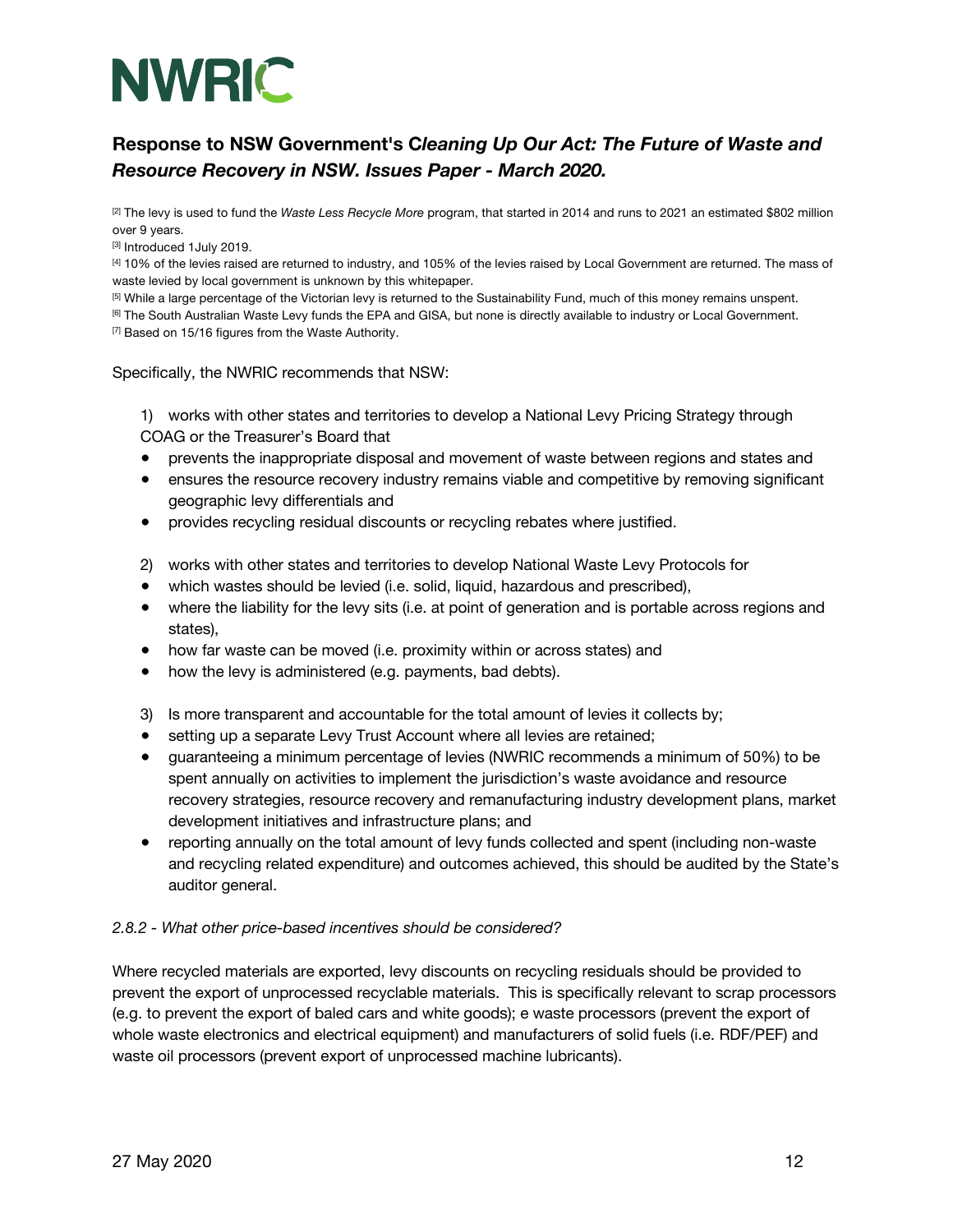

### *2.8.3 - Which would work best in practice?*

The NWRIC considers the following four actions need to be implemented simultaneously to have the best impact

- Minimising levy rate differences and enforcing the portability principle within and between regions and states prevents the disposal of potentially recyclable materials into landfill.
- Discount on recycling residuals means local processors can compete more effectively with those recyclers who simply bale up and export unprocessed scrap, ewaste, fuels and machine lubricant oils.
- Investing a much greater share of the waste levy back into the sector, even as loans similar to the approach taken by the Clean Energy Finance Corporation to fast track development of the resource recovery industry in NSW.
- Levy costs are transparent in charges to the waste generator (i.e. businesses and households).

### *2.8.4 - Please provide evidence for your response, if possible*

Residual from scrap car processing and material recovery facilities can be as high as 40%. The *NWRIC landfill levies whitepaper* describes how when levies rise, they can reduce the competitiveness of certain material recovery sectors.

### **Question 3.1: Long-term waste and resource recovery infrastructure needs.**

### *3.1.1 - What data and information needs to be included in a waste infrastructure needs assessment to ensure it will effectively support planning and investment?*

Realistic extrapolation of future waste volumes by material type, if hazardous or not and source; current infrastructure processing and treatment capacity and throughput including current energy recovery and landfill capacity; potential markets for recovered materials (locally and overseas) and fuels; carbon emissions reduction potential.

Other important information includes current and future population distribution; transport networks; land use; major infrastructure projects; accessibility to markets; and physical geography especially in regard to future landfill sites and shared resource recovery sites.

### *3.1.2 - What role should the NSW government, local councils and industry play in meeting landfill and recycling capacity needs?*

Sydney has constrained putrescible landfill capacity. Only two facilities, Lucas Heights and Woodlawn, provide a large proportion of the essential disposal capacity for the city. This is a major health risk if supply to one of these facilities is cut. The NWRIC recommends the development of a third major putrescible landfill site to service Sydney. Therefore, provision should be made for suitable sites in State and Local Environmental Plans with planning approvals streamlined as currently it will take an estimated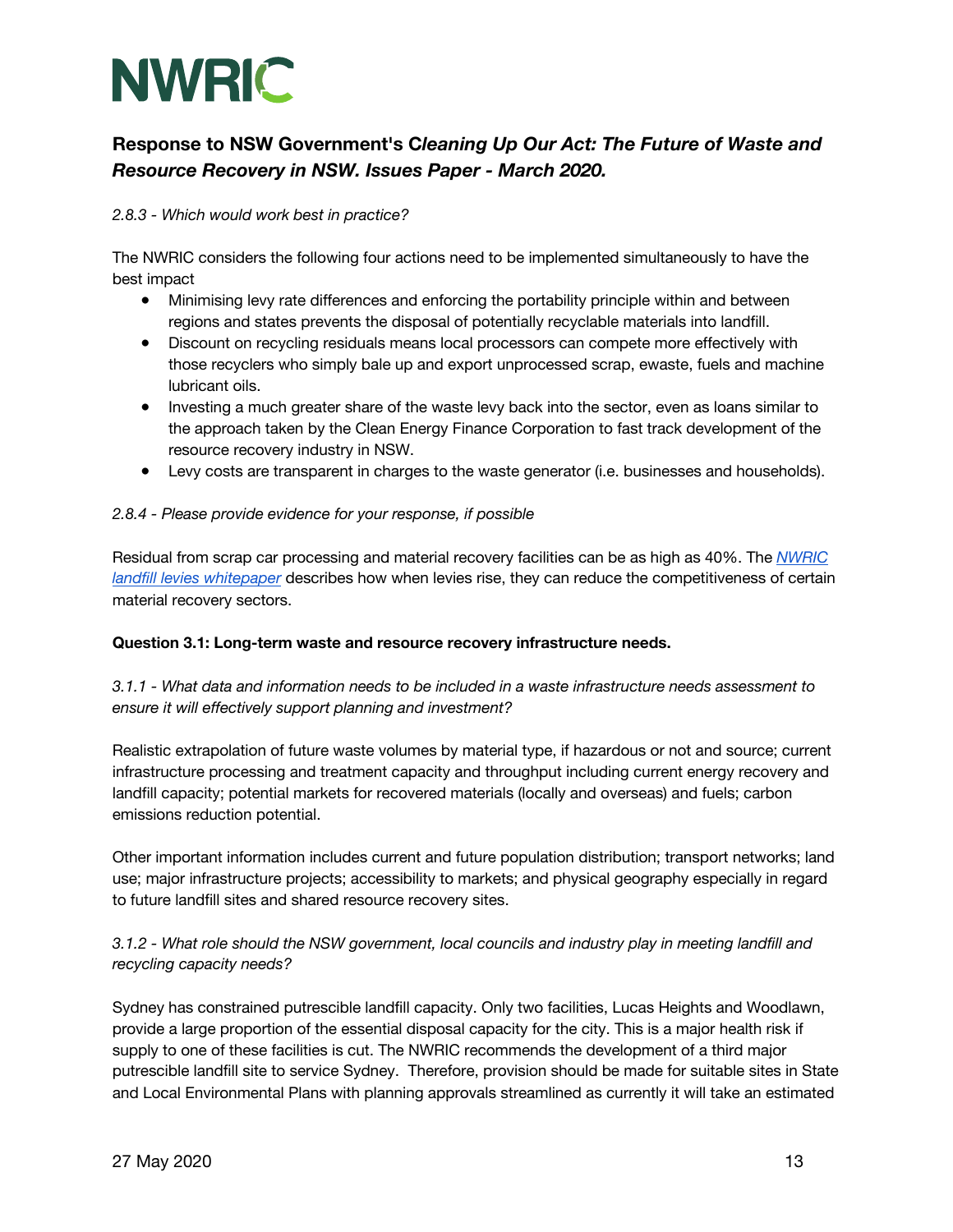

10 years to locate, approve and build a landfill. Suitable sites need to include good transport access (rail and road) and permanent buffer zones.

Sydney has only one landfill licensed to receive hazardous waste. The NWRIC recommends the provision of a second facility to ensure the security of hazardous waste disposal in Sydney.

Current recycling capacity shortfalls are predominantly in organics and plastic processing. These facilities need to be close to population centres to keep transport costs down. Co-location of resource recovery facilities is strongly recommended.

As a way to further extend the life of existing landfills, the NWRIC supports the development of energy recovery for waste facilities. The key issue that needs to be addressed by state and local government is social license to operate these facilities in the community. State and local government must work with industry to build community trust that energy recovery facilities can operate safely, will be managed to the highest standards and will only use non-recyclable waste materials.

### *3.1.3 - How can the government and industry better encourage innovation in waste infrastructure, to ensure it is sustainable, adaptive and responsive over time?*

To really drive innovation in waste and recycling infrastructure we need to increase the economic value of waste by making it a resource. To do this government needs to work with industry to develop markets for recovered materials.

This can be done by

- prioritising the replacement of virgin materials with recovered materials in construction, products and packaging, through government procurement requirements, mandating recycled content levels in certain packaging types
- investing a minimum of 10% of the State waste levy into material and supply chain research and development in the areas of textiles, ewaste, shredder floc, solar panels and batteries
- addressing supply chain challenges such as certainty in resource supply, consistent quality and price parity with virgin materials.

### *3.1.4 - What are the barriers and opportunities to reducing greenhouse gas emissions from waste collection, processing, recovery and disposal?*

The Australian waste and recycling sector contribute approximately 2% of Australia overall greenhouse gas emissions<sup>1</sup> or approximately 12MT per year. Further, emissions from Australia's waste industry have been falling over time, despite increasing waste volumes. Please note, reducing emissions from transport is not covered here, as general strategies to reduce emissions from road transportation would equally apply to the waste recycling industry.

<sup>1</sup> Australian Department of Industry, Science, Energy and Resources. *Australia's emissions projections 2019.*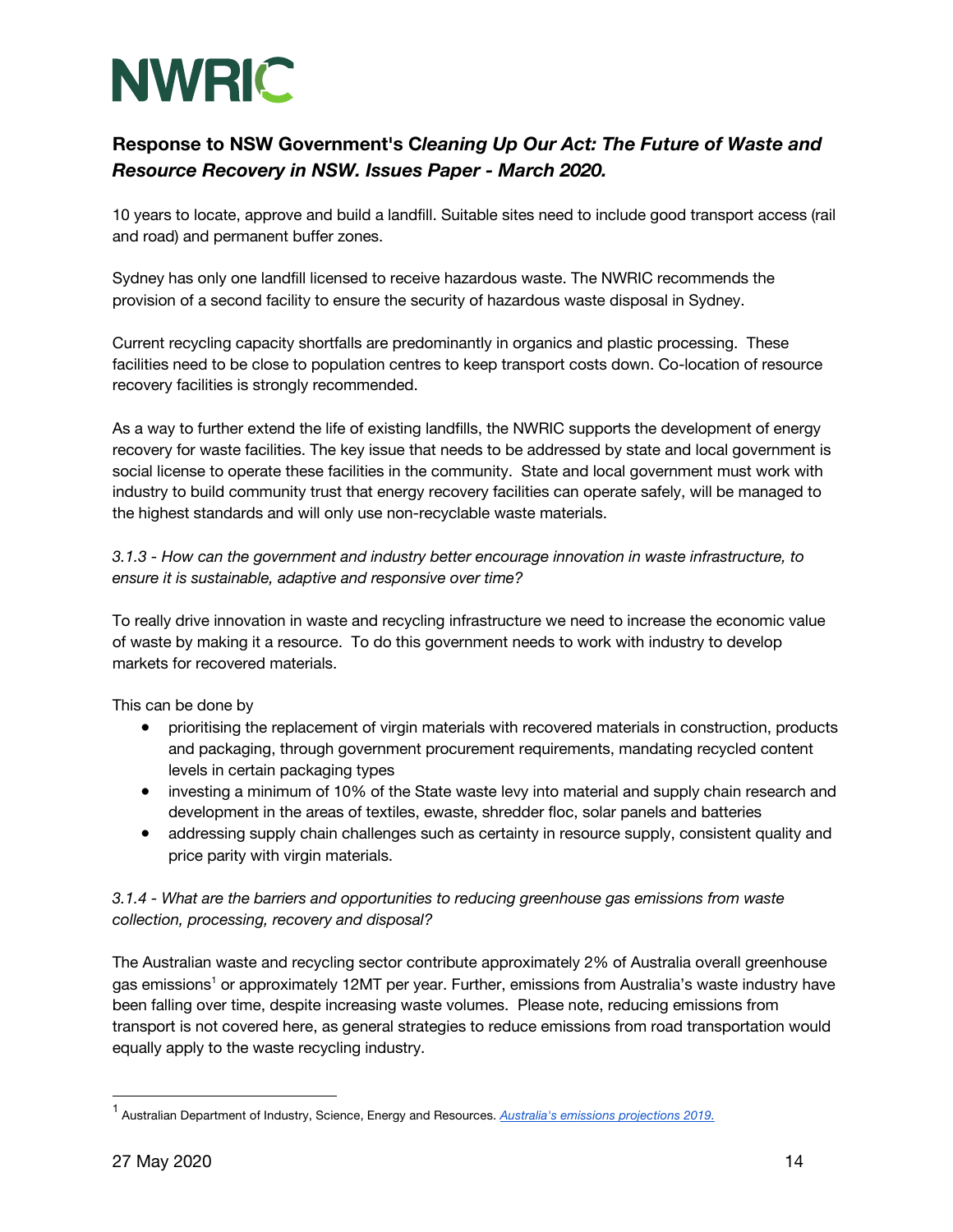

Emissions reduction opportunities in the waste recycling sector fall into five categories;

- 1. Diverting organics from landfill emissions abated through diverting organics away from landfill including paper, cardboard, garden organics, food waste, wood and timber.
- 2. Capturing landfill gas emissions can be avoided through capturing landfill gas, which can be used for electricity generation or flared.
- 3. Increased recycling emissions can be avoided through recycling of high embodied energy materials like metals, paper, cardboard, glass, and plastics (i.e. avoiding the emissions associated with the extraction and processing of raw resources).
- 4. Energy recovery and fuel manufacture emissions can be abated through the production of energy from solid waste derived fuels. These serve as cleaner fuels than coal, and also reduce landfill gas emissions.
- 5. Increasing energy efficiency of operations by upgrading equipment and energy management systems technology.

The primary barriers are that much of the current government funding for emissions reduction is targeted towards larger scale projects and that carbon credits are not issued for recycling.

### *3.1.5 - What are the barriers and opportunities to improve waste transportation and logistics issues?*

Building access, operating hours and use of digital technology are key challenges for waste collectors. Development applications should require building access for waste trucks, and space for at least four different material streams for recycling. Operating hours should be more flexible. Assistance should be provided to help the industry transition more quickly to a digital economy, through training support and equipment upgrades.

### **Question 3.2: Place-based developments**

### *3.2.1 - What are the key opportunities and barriers to developing place-based waste infrastructure?*

The Department of the Agriculture, Water and the Environment study - *Place-based approaches to commercial and industrial waste and recycling (*2012) provides a comprehensive overview of the key opportunities and barriers to adopting this approach.

Broadly, the NWRIC believes that place-based approaches can greatly assist to improve resource recovery. However, without minimum standards for new and existing developments, there exists little commercial incentive for businesses to adopt these approaches.

### *3.2.2 - What would a modern waste precinct look like and where in NSW could this work?*

There are many ways to quantify what a modern waste precinct would include, but key elements are;

● Truck access to all areas of the precinct.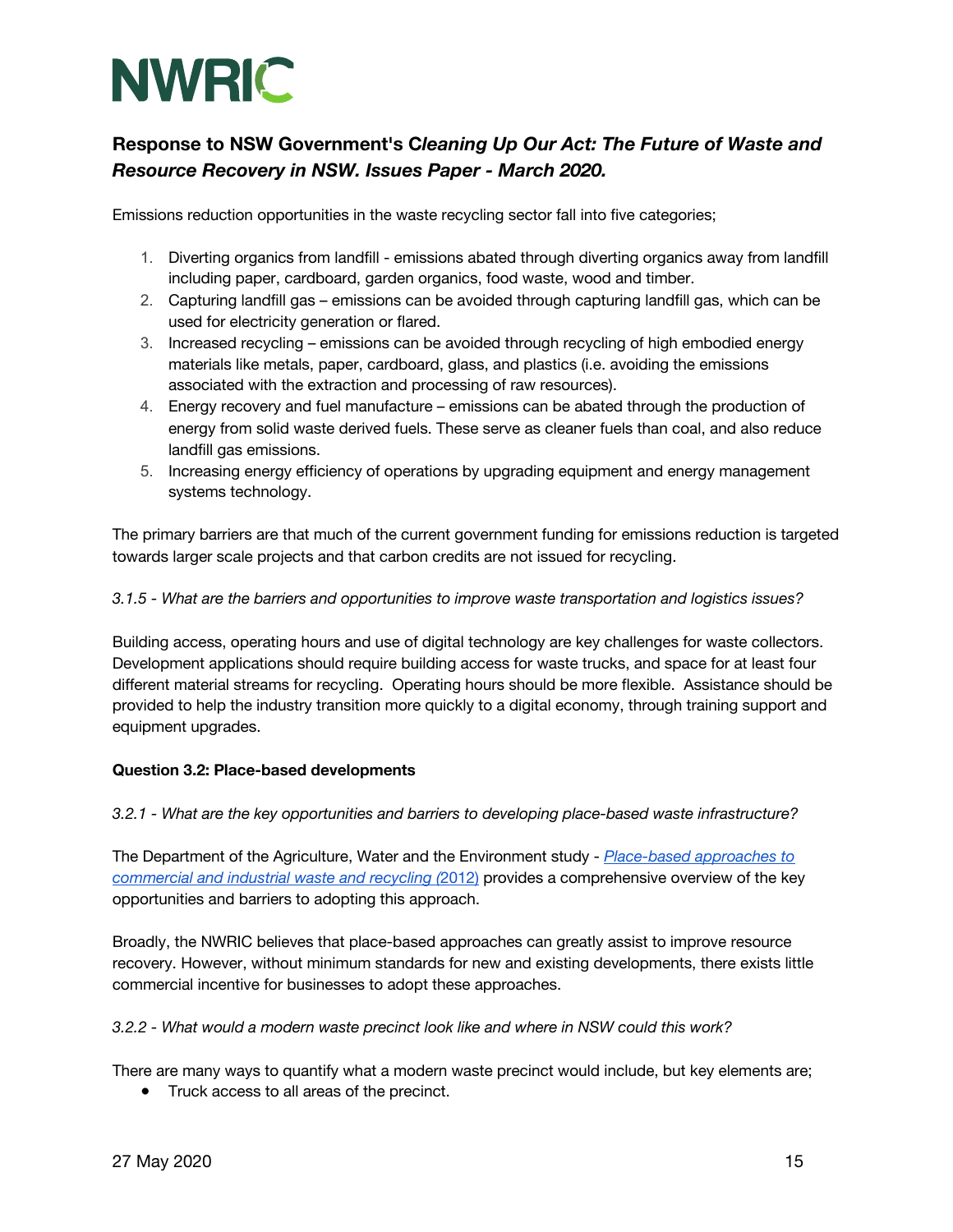

- A minimum source separation into four streams; organics, glass, mixed recyclables (paper, metals, plastics, and residuals.
- Access to drop off points for e-waste, chemicals and batteries.
- Access to CDS machines.

*3.2.3 - What is the role for government in achieving the desired outcomes and what are the most effective levers it can apply*?

The existing initiative described in 'option 3.2 Place-based developments' will all deliver value. However, delivering these leading approaches will require close collaboration between local and State Government, as well as new regulations to ensure minimum standards for new developments.

### **Question 3.3: Making it easier to do business**

*3.3.1 - What mechanisms could be used to improve regulatory and financial certainty for investors and how could these be implemented?* 

Ensuring a level playing field for all waste operators. Unfortunately, cases of illegal dumping or substandard operators undermine investor confidence in the sector and can increase insurance costs for legitimate operators. Therefore, the sector needs to be appropriately policed. The NWRIC believes that all waste facilities, irrespective of size and ultimate ownership should be licenced by the EPA.

Waste and recycling infrastructure require appropriate sites that can support infrastructure for its entire lifecycle. Poor planning, or premature closure of recycling infrastructure can reduce investor confidence in the sector.

The NWRIC recommends the NSW Government develop a solid waste and resource recovery infrastructure plan that is integrated into existing state, regional and local environmental planning policies. To be effective, this plan needs to be endorsed and adopted by local government and the planning approval and environmental licensing processes need to be streamlined to remove unnecessary administration and inconsistencies in conditions of operations.

### *3.3.2 - What are the priority measures that could be introduced to make it easier to do business?*

Streamline planning approval and environmental licensing processes and remove inconsistencies in conditions of operations. Planning approvals in NSW for waste and recycling facilities can take 1.5 to 2 years on average, and 3 years or more for major infrastructure. This planning bottleneck is too slow to allow for NSW to keep up with increasing waste volumes and to transition to a circular economy.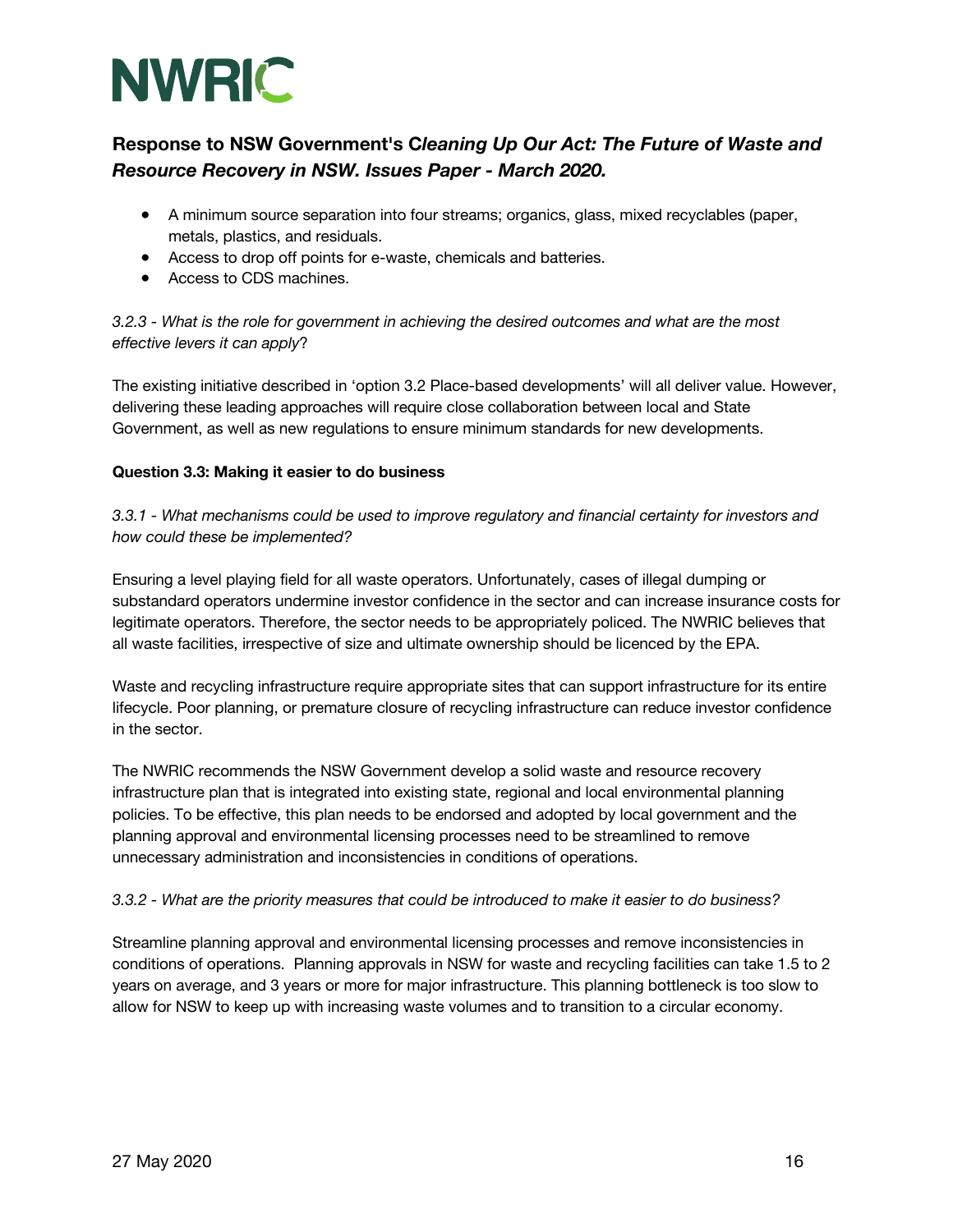

### **Question 3.4: Innovative Financing Models**

*3.4.1 - What are your views on the opportunities for innovative financing models in the waste and resource recovery sector?* 

There are a number of innovative financial models available to fund waste and recycling infrastructure, such as the Clean Energy Finance Corporation which provides debt and equity finance to projects, in turn leveraging industry funds and at the same time getting a financial return on investment.

The NSW Government should invest a greater proportion of its state waste levy into the sector as debt and equity financing for infrastructure projects as well as allocate a minimum of 10% of the levy into research and development including funding commercialisation of startups.

The NWRIC also recommends that levy funds be put into a government trust fund rather than general revenue, mirroring the approach taken in Victoria, South Australia and Western Australia. Businesses and communities who pay this levy have a right to know how much is raised, how it is spent and how it is performing in improving NSW's waste avoidance and resource rec targets. This is not a general tax to generate revenue for the state government. It was specifically set up "to increase recycling, to limit the need for new landfills, reduce landfill disposal and turn waste into valuable resources."

*3.4.2 - How can the government best facilitate investment in infrastructure and services that contribute to circular economy objectives?* 

See 3.3.1.

### **Question 4.1: Recycled content in government procurement**

*4.1.1 - What are the main challenges and opportunities for using recycled content in state and local infrastructure projects and major development areas?* 

Effective procurement of recycled materials is essential to transition NSW to a circular economy. However, key challenges remain. These challenges include contamination in recycling streams and the ratification of standards for procurement of recycled materials by the construction and infrastructure industry. Once standards are created and adopted, recycling systems can then be standardised and improved to meet these requirements.

*4.1.2 - Should procurement targets be established and what is the best way to develop and implement them?* 

Yes. The NWRIC supports procurement targets, particularly for major construction and infrastructure projects. Tyres, plastics, glass and construction aggregates can all be used in new road construction. All packaging should include a minimum amount of recycled content.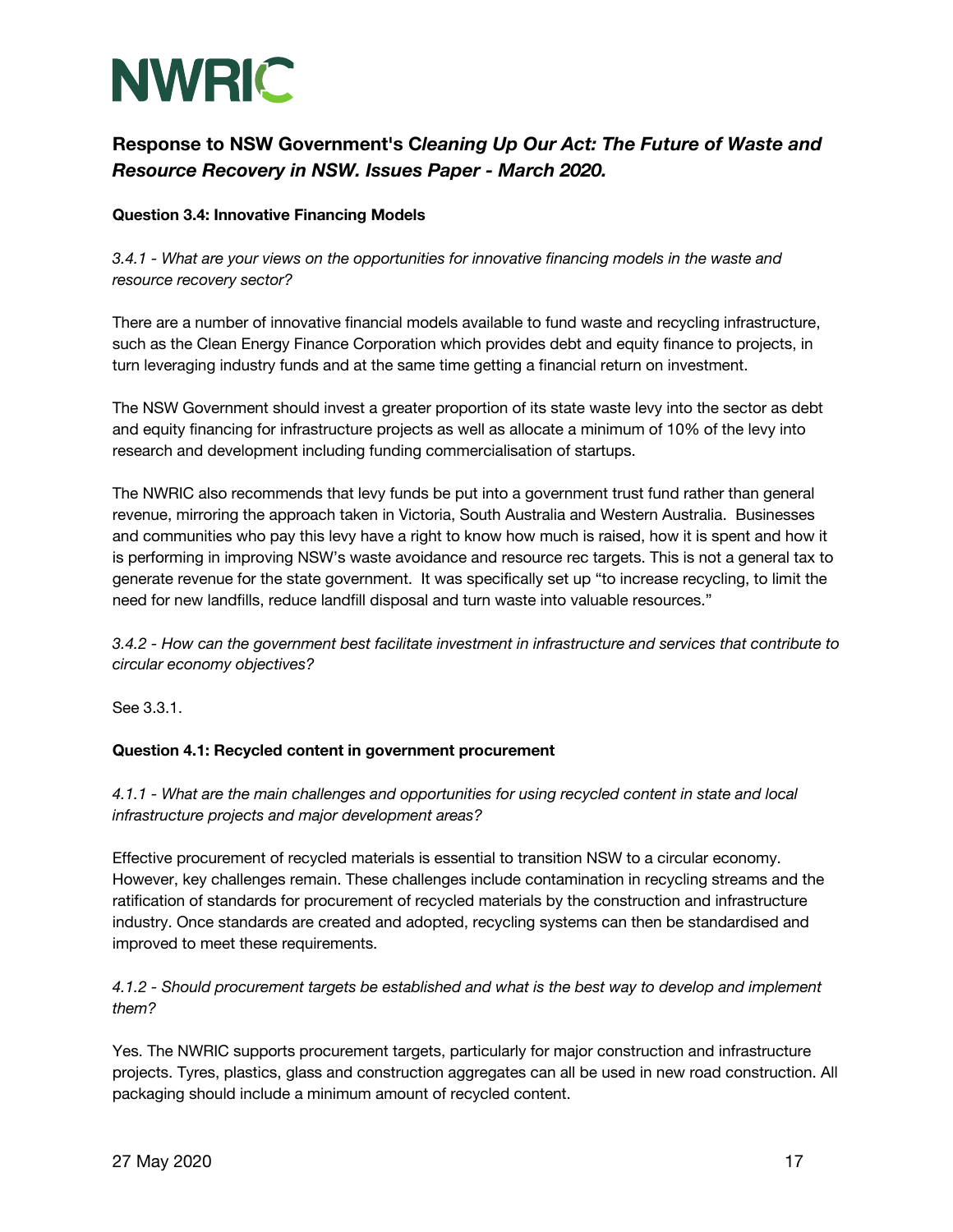

There are three key steps to ensure that procurement targets can be met. Firstly, identify minimum standards necessary for the procurement of recycled materials, to set a clear benchmark for recycling processors. Then, improve recycling infrastructure, education and sources separation to ensure that recovered materials meet these specifications. Finally, set minimum values for the use of recycled materials in construction, packaging and manufactured goods.

### **Question 4.2: Standards for recycled content and materials**

#### *4.2.1 - What are the priority areas that standards and certifications should focus on?*

There are two priority area that should be focussed on:

- 1. Facilitating the joint development of recovered material specifications by manufacturing, packaging, construction and agricultural sectors in association with the waste and recycling industry. These specifications should clearly outline the material qualities needed, and would cover aspects of size, contamination, performance criteria.
- 2. To assist the waste and recycling sector to deliver these recovered materials to the required specifications and to give end users confidence in the quality of materials provided they should be certified/ accredited against agreed industry / Australian Standards. Such as the AS 4454-2012 Composts, soil conditioners and mulches, ACOR and ISRI Scrap specifications.

The NWRIC is currently undertaking a project to develop national recovered material specifications to

- assist Australian recyclers in meeting market demands for recovered materials locally and overseas,
- improve the quality of recovered materials as tradable commodities
- stimulate domestic re-use of recovered materials by improving market information and greater confidence in the quality of recovered materials.

The specifications are grouped under the following material types.

- 1. Masonry materials
- 2. Metals
- 3. Organics
- 4. Paper and Cardboard
- 5. Plastics
- 6. Glass
- 7. Tyres
- 8. Ash

Across these eight streams, these recovered material specifications will cover approximately 90% of all the materials generated in the Australian economy and more than 95% of the embodied energy of production captured. Excluded will be; medical waste, liquids, hazardous waste and contaminated ash, due to the complexity of these material steams.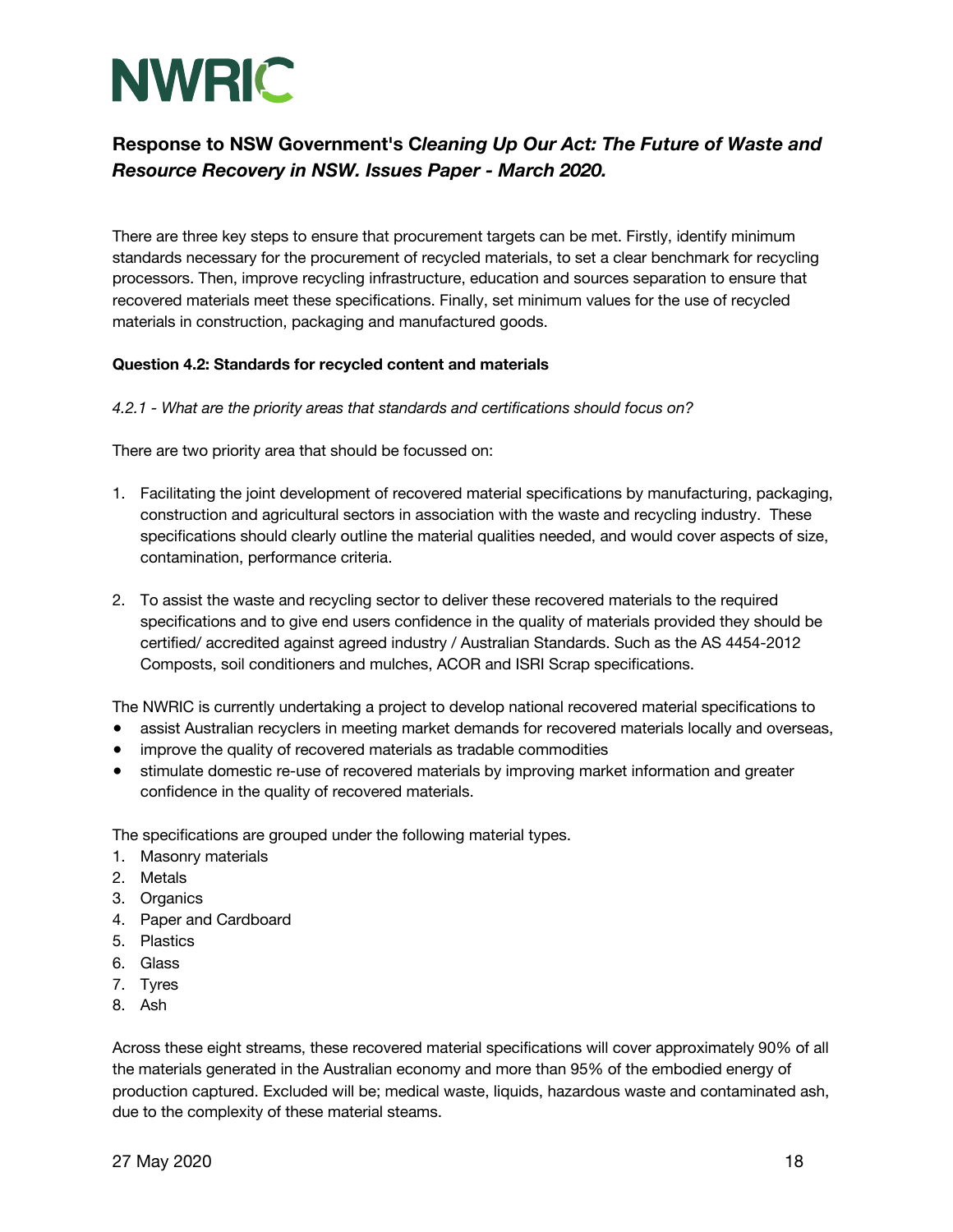

The process being undertaken to develop these is;

- 1. Literature review of existing local and overseas recovered material specifications, map current material recovery flow pathways, material quality, volumes and values
- 2. Consult with representatives from recycling, manufacturing, packaging, construction and agricultural sectors to confirm pathways and recovered material specifications and process to maintain and update specifications
- 3. Final draft national recovered material specifications and training tools
- 4. Peer review by industry sectors
- 5. Finalise national recovered material specifications and associated website, training and information support for waste and recycling sector
- 6. Publication and promotion

### *4.2.2 - How critical do you think standards and certification are to developing markets for recycled content?*

They are important in developing certainty for waste and recyclers on knowing what specifications to deliver and confidence with end users in the quality of the material being supplied.

### **Question 4.3: Match supplier with markets**

### *4.3.1 - How can industry and government best work together to foster partnerships and address information barriers to the uptake of recycled materials?*

There are currently a number of existing approaches that have the potential to drive greater update of recycled materials if supported and promoted better. This includes the Infrastructure Sustainability Council of Australia's ISUPPLY; the Green Tag and Good Environmental Choice Marks and ASPIRE.

Likewise, the Green Building Council is an excellent example of how the Green Star Rating system has driven more uptake of recycled materials, reusing products, greater product durability and designing out waste.

The key barrier to uptake recycled materials is ability to compete both in price and quality with virgin materials. To address this the government needs to bring together the major supply chains e.g. packaging, construction, manufacturing, agriculture with industry to develop roadmaps to transition each supply chain to increased circularity, with step one being too fast track the replacement of virgin materials with recovered materials. Without a commitment or intent to purchase substantial volumes of particular materials e.g. PET or HDPE, or crushed sand, the waste and recycling industry cannot scale up to meet the supply and quality required.

The only way to address this is through a collaborative process and to progress this without disadvantaging businesses along the supply chain an independent not for profit organisation with no